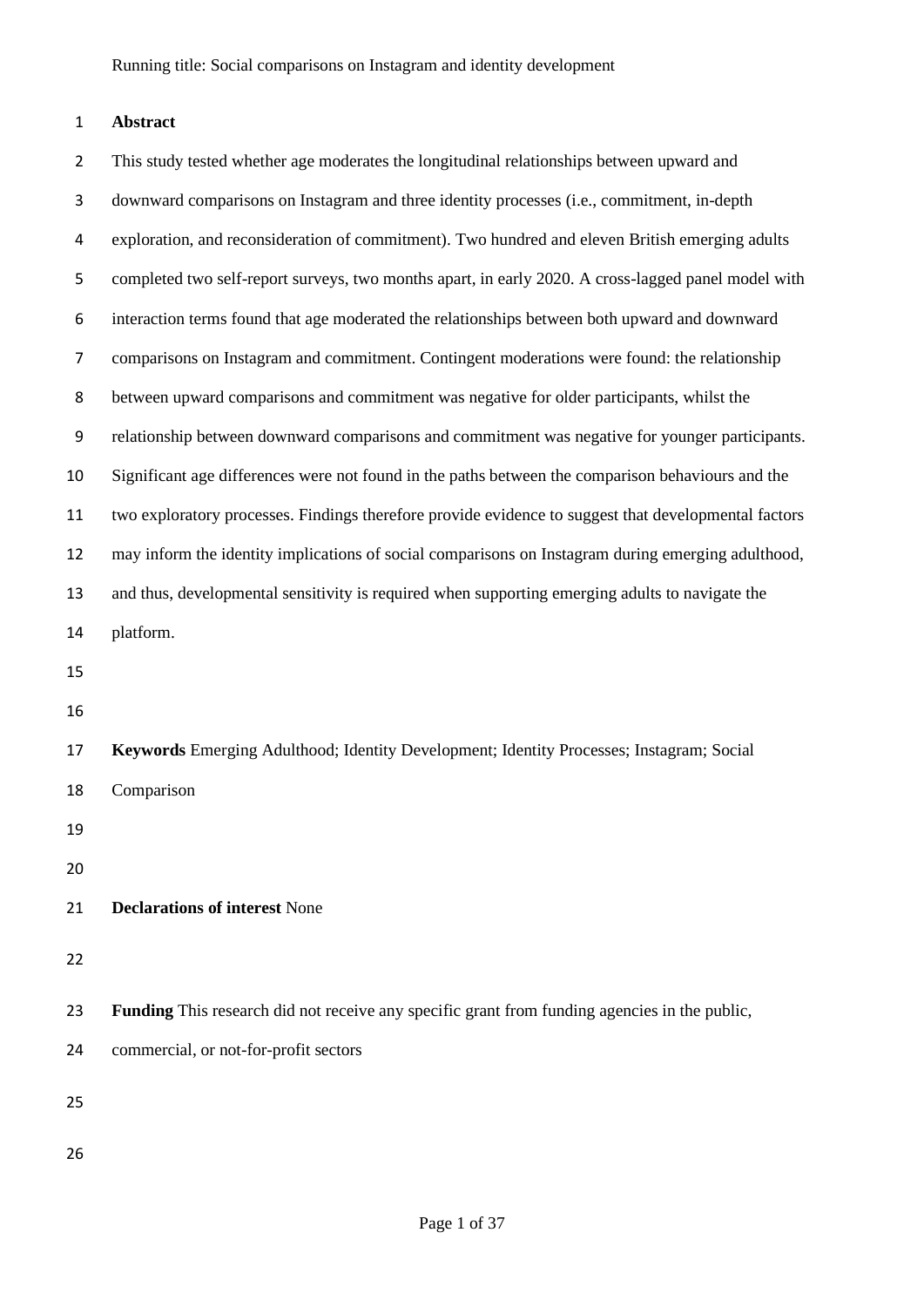# **Introduction**

| 28 | Social comparisons are valuable tools for learning about the self, and social networking sites         |
|----|--------------------------------------------------------------------------------------------------------|
| 29 | (SNSs) such as Instagram have provided young people with convenient outlets for social comparison.     |
| 30 | Perhaps unsurprisingly, initial evidence suggests that social comparisons on SNSs may inform the       |
| 31 | process of identity development (e.g., Noon et al., 2021; Noon, 2020; Yang, 2021), a key               |
| 32 | developmental task during emerging adulthood (ages 18-29) (Arnett, 2000; Erikson, 1950). However,      |
| 33 | the existing literature has several limitations which this study intends to address.                   |
| 34 | First, existing research has tended to examine the relationships between non-directional or            |
| 35 | 'neutral' measures of social comparison behaviour and identity-related constructs. However,            |
| 36 | comparisons between the self and others are never non-directional; instead, they are often framed in   |
| 37 | terms of upward and downward comparisons (Guyer & Vaughan-Johnston, 2018). As upward and               |
| 38 | downward comparisons represent distinct psychological processes (Buunk et al., 1990) and tend to       |
| 39 | occur with differing degrees of frequency on SNSs (Midgley, 2020), it is necessary to differentiate    |
| 40 | between these behaviours to generate a more nuanced understanding of their identity implications.      |
| 41 | This investigation therefore determines the associations between upward and downward comparisons       |
| 42 | on SNSs and three key identity processes (i.e., commitment, in-depth exploration, and reconsideration  |
| 43 | of commitment). Specifically, this study considers the identity implications of upward and downward    |
| 44 | comparisons on Instagram, as this platform is not only highly popular amongst emerging adults, but     |
| 45 | the visual self-related content that is typically shared on Instagram also lends itself well to social |
| 46 | comparison behaviour (Jiang & Ngien 2020).                                                             |
|    |                                                                                                        |

 Second, whilst the social psychological literature has identified several factors which can influence the outcomes of social comparisons (e.g., Lockwood & Kunda, 1997; Stapel & Koomen, 49 2000), little is currently known about the moderators which may inform the identity implications of social comparisons on SNSs. However, initial evidence indicates that due to the progressive nature of identity development, the consequences of social comparisons on Instagram may differ in accordance with age (Noon et al., 2021). Thus, this investigation also examines whether age moderates the associations between upward and downward comparisons on Instagram and three identity processes.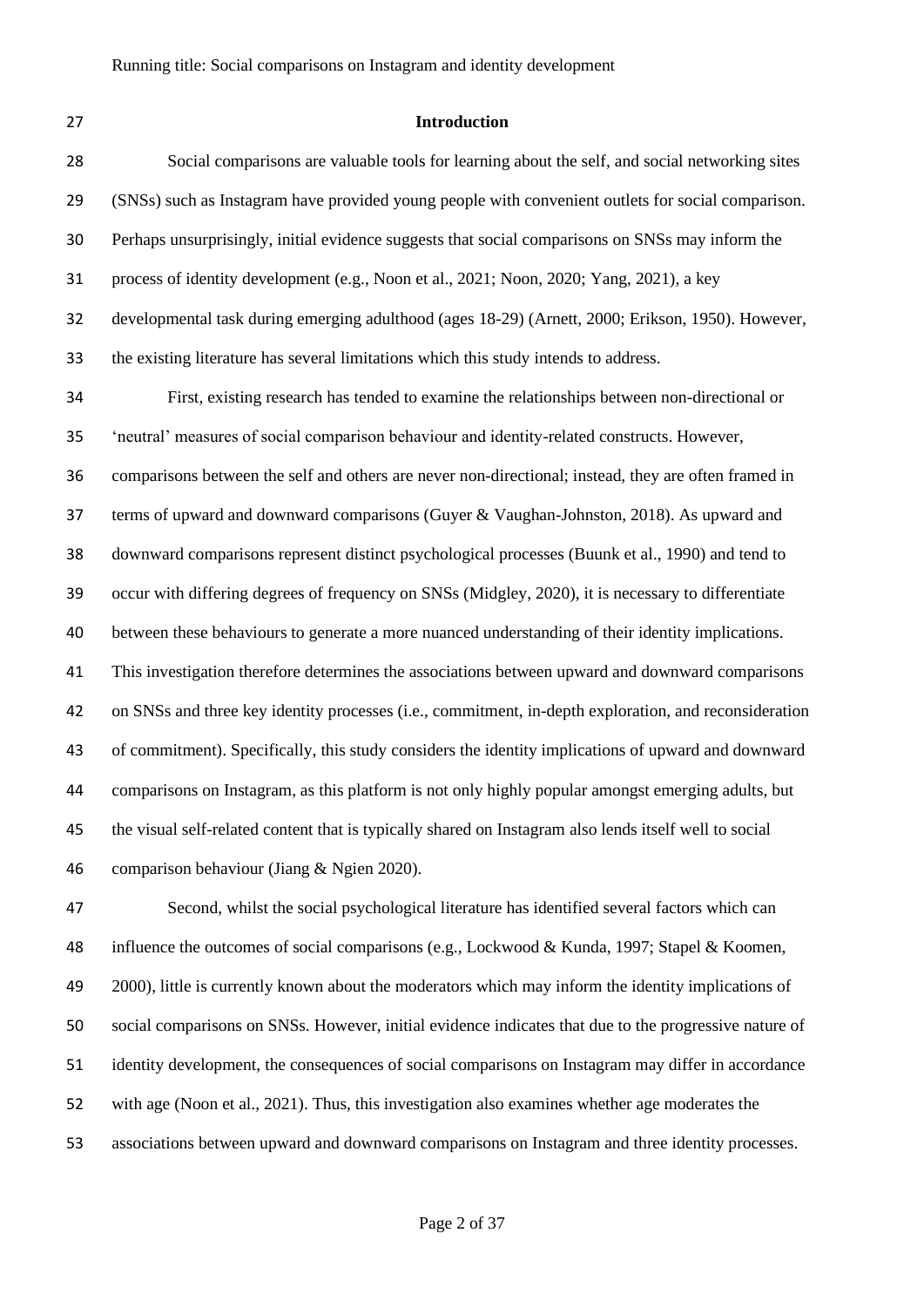Finally, much of the existing research has focused on the outcomes, rather than the drivers, of social comparisons on SNSs. Yet, such behaviour is often utilised to fulfil individuals' self-related needs (Corcoran et al., 2011). It is therefore possible that emerging adults' sense of identity and/or their desire to explore their identity may trigger social comparison behaviour. Thus, this investigation utilises a longitudinal cross-lagged panel design to explore the bi-directional associations between three identity processes and upward and downward comparisons on Instagram.

# **Identity Development**

 During adolescence and emerging adulthood, significant biological, psychological, and social changes often provoke uncertainty regarding self, relationships, and place in the world. To overcome this uncertainty, young people are required to reflect on who they are and who they wish to become, and in the process, develop a synthesised and coherent sense of identity (Arnett, 2000; Erikson, 1950). Identity formation is key to psychosocial functioning, and to understand the dynamics of identity development during emerging adulthood, we draw upon Crocetti et al.'s (2008) process-oriented model. The three-factor model holds that emerging adults form, evaluate, and revise their identity through three identity processes: commitment, in-depth exploration, and reconsideration of commitment. *Commitment* refers to the choices that individuals make in identity-relevant domains and the extent to which they identify with these choices; *in-depth exploration* is the extent to which individuals reflect on, and seek further information about, their current commitments; whilst *reconsideration of commitment* occurs when individuals compare their current commitments with alternatives as their existing goals, values, and beliefs are no longer considered satisfactory (Crocetti et al., 2010).

 Research utilising the three-factor model has consistently evidenced how identity synthesis is central to healthy adjustment and psychosocial functioning. For instance, commitment positively associates with self-concept clarity, emotional stability, and strong peer and familial relationships (Crocetti et al., 2010; Morsunbul et al., 2014), whilst reconsideration of commitment - which captures a sense of uncertainty - has been found to associate with feelings of anxiety, depression, and poor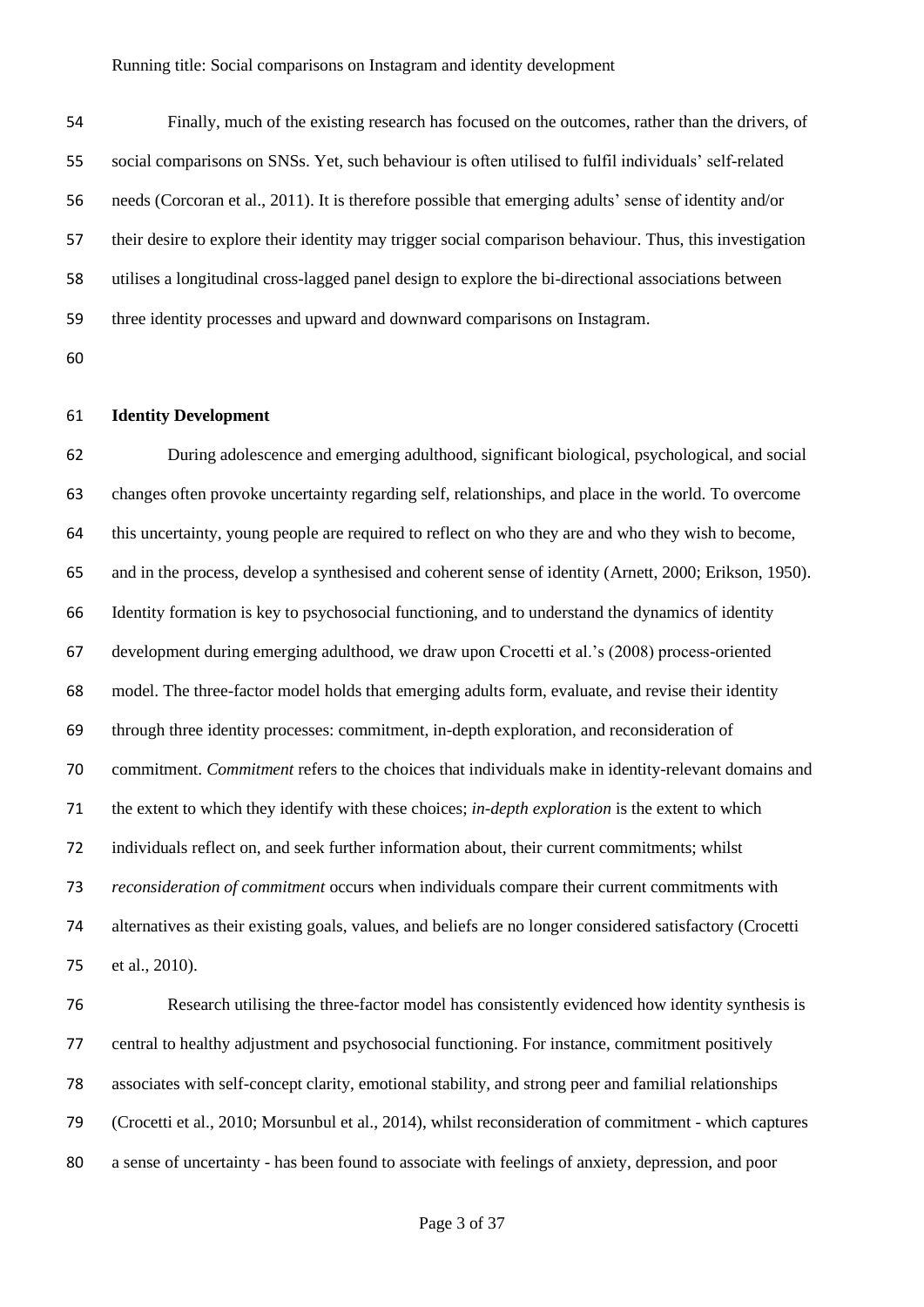familial relationships (Crocetti et al., 2010; Hatano et al., 2016). More mixed results have been reported regarding in-depth exploration, as whilst this process is characterised by intellectual curiosity 83 and a desire to learn, it can result in feelings of confusion and distress (Crocetti et al., 2008; Crocetti et al., 2010). Studies utilising the three-factor model have also evidenced the progressive nature of identity development across adolescence and emerging adulthood: as young people report increasingly stable identity profiles, their tendency to explore commitments increases, whilst their reconsideration typically decreases over time (Klimstra, Hale, et al., 2010). Furthermore, identity maturation has been found to continue throughout emerging adulthood, and as emerging adults progressively identify more strongly with their commitments, their commitments tend to become more important for well-being as they occupy a more central role in self-definition (Luyckx et al., 2013). In this sense, emerging adulthood is where young people increasingly develop a more solid identity structure, and as emerging adults progressively make enduring decisions in important identity-relevant domains, they become increasingly self-sufficient, engage in more mature relationships, and assume more adult roles and responsibilities (Arnett, 2000).

#### *Instagram and Identity Development*

 The process of identity formation is embedded within one's social and historical context (Crocetti, 2017), and for contemporary emerging adults, SNSs are important contexts for identity development. One platform which is currently popular amongst British emerging adults is *Instagram*, with around three quarters of those aged 16-24 (78%) in the UK having an Instagram account (OFCOM, 2021). Instagram has also proven to be a highly engaging platform for British emerging adults, with 24% of those aged 16-24 reporting that Instagram is their 'main' SNS (OFCOM, 2021), whilst around two thirds (62%) of 15–34-year-olds visit the platform several times per day (Ipsos MORI, 2020). Instagram is an image-sharing platform on which individuals typically share visual content regarding themselves, their friends, and/or their day-to-day activities (Hu et al., 2014). Notably, the platform contains in-built 'filters' or editing tools, and therefore invites its users to enrich or modify their content before sharing it with their online communities. Whilst it is therefore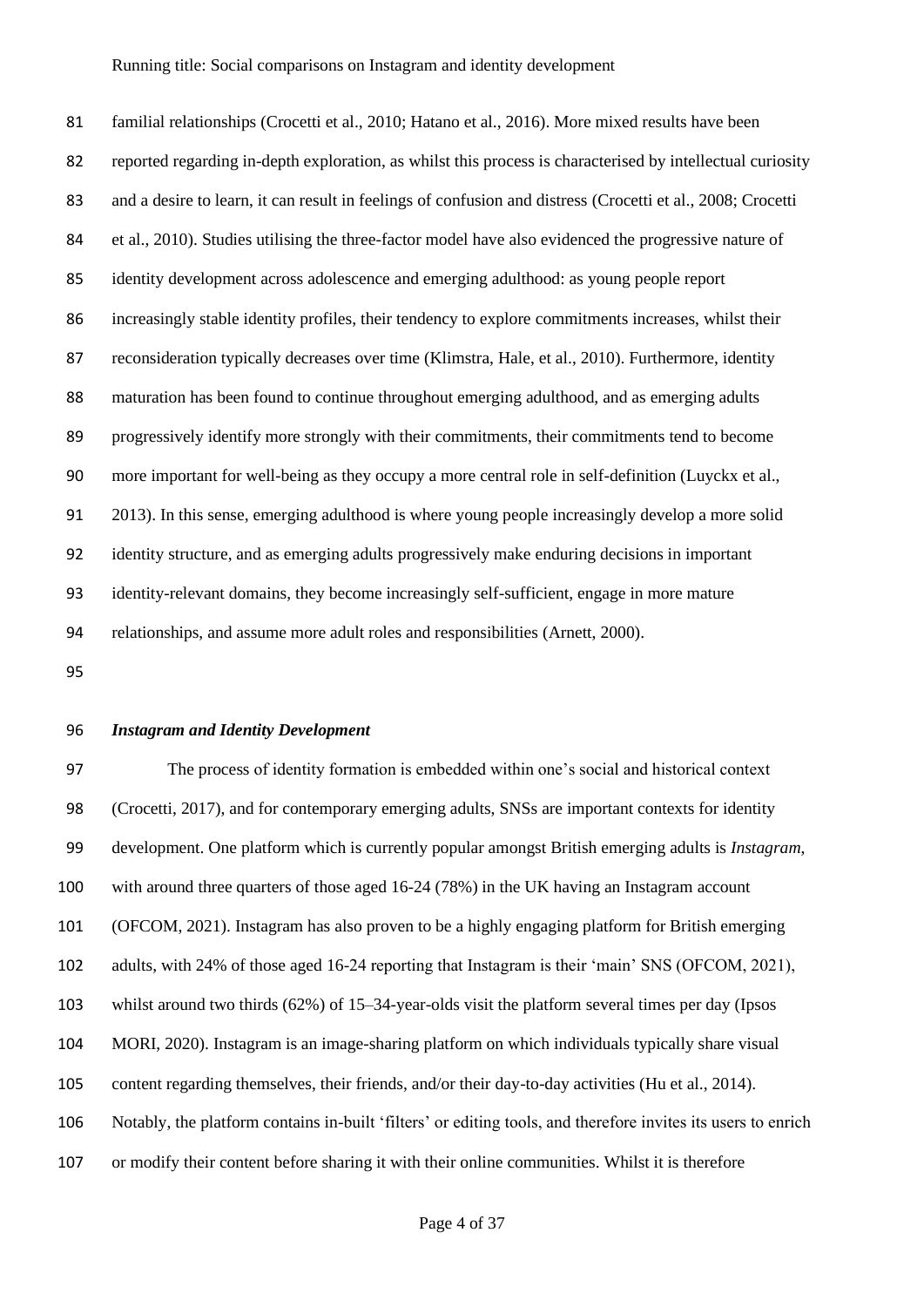reasonable to assume that Instagram can support identity exploration through selective self- presentation, young people spend considerably more time engaging with content posted by others on Instagram than they do sharing content of their own (Frison & Eggermont, 2017). Limited scholarly research has considered how other-focused SNS behaviours may influence identity development, and as identity is informed through interactions with others within individuals' social networks (Crocetti, 2017), this significant gap in the literature warrants further study. To explore how engaging with content shared by other Instagram users may inform the process of identity development during emerging adulthood, we draw upon *social comparison theory*.

# **Social Comparison Theory**

 Social comparisons - comparisons between the self and others - are fundamental, ubiquitous, and robust human proclivities which can have judgemental, affective, and behavioural consequences (Corcoran et al., 2011). Although such behaviour can occur spontaneously or unconsciously, social comparisons are often motivated by individuals' desire to evaluate, improve, or enhance the self. Comparisons with others can therefore have important implications for self-knowledge and can guide future behaviour. Following Festinger's (1954) original social comparison theory, researchers often differentiate between social comparisons of ability (comparisons of performance or achievement) and social comparisons of opinion (comparisons of beliefs and values). In this study, we focus on the identity implications of social comparisons of ability on Instagram, as given the visual self-related content that is typically shared on the platform, Instagram provides its users with abundant 128 opportunities to compare their lives, relationships, and achievements to those of others (Jiang  $\&$  Ngien 2020). Indeed, comparisons on Instagram are often conducted in key identity-related domains such as education, romantic and peer relationships, and physical appearance (Midgley et al., 2020), and research has consistently found that the more time emerging adults spend passively browsing Instagram (e.g., Burnell et al., 2019) and the more intensely young people use Instagram (e.g., Stapleton et al., 2017), the more frequently they compare themselves to others on the platform. Much of the social comparison literature focuses on the direction of ability comparisons, and such processes are often framed in terms of upward and downward comparisons. Individuals conduct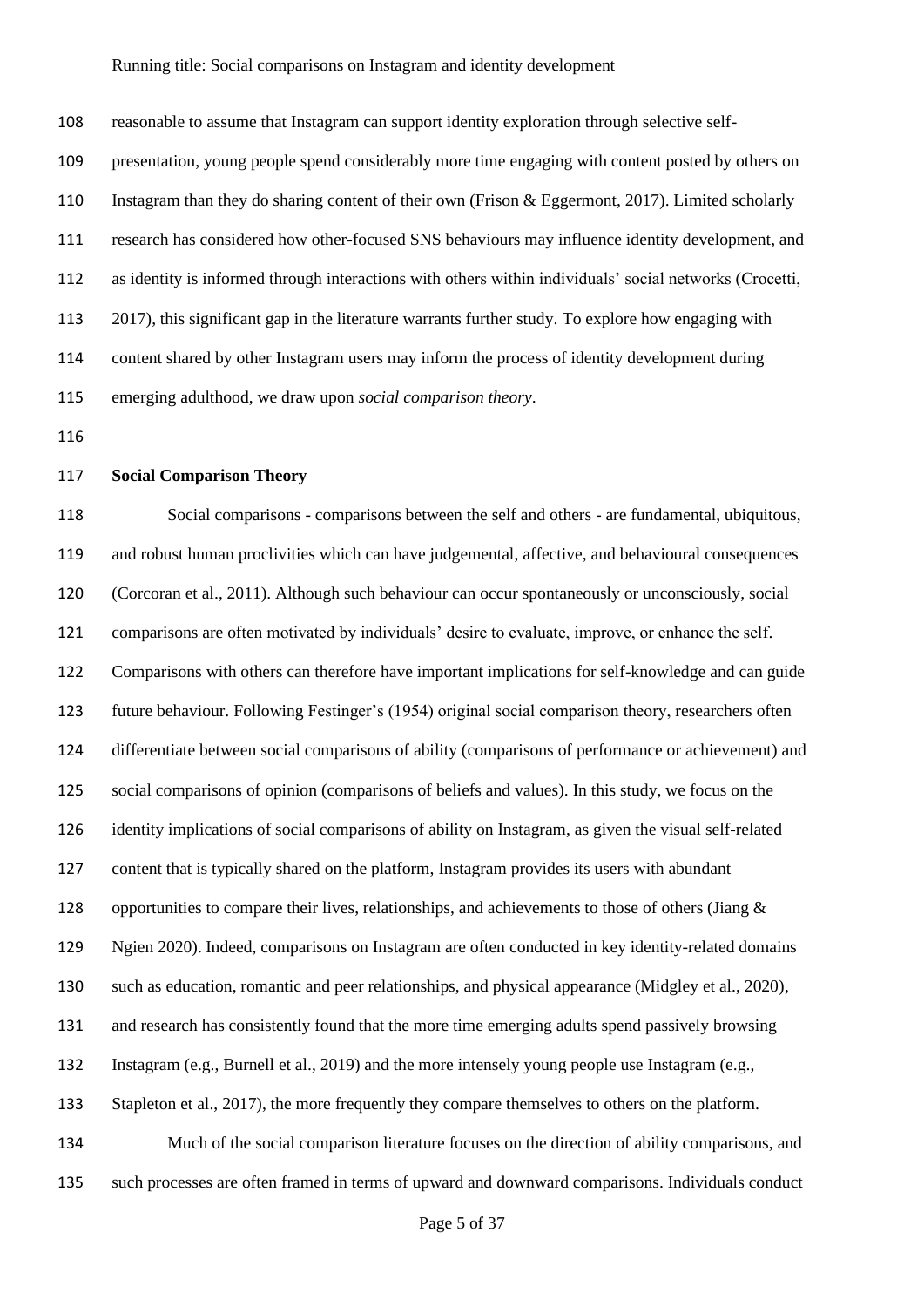*upward comparisons* with those they deem superior on a given dimension, with the superior other typically acting as a role model who demonstrates how to improve the self (Wheeler, 1966). In contrast, *downward comparisons* occur when individuals compare themselves with those they consider inferior on a given dimension, and such comparisons are typically utilised to maintain a positive self-image (Wills, 1981). Despite these typical motives for comparison, within the social media literature, upward comparisons have been found to associate with both positive (e.g., Meier et al., 2020) and negative outcomes (e.g., Vogel et al., 2014) for psycho-emotional wellbeing and self- evaluation. Furthermore, although studied less frequently, research regarding downward comparisons on SNSs has also reported inconsistent results (e.g., Rosenthal-von der Pütten et al., 2019; Steers et al., 2014).

 Notably, the consequences of upward/downward comparisons are determined by whether the comparer assimilates or contrast themselves with the superior/inferior other (Suls et al., 2002). Broadly speaking, assimilation refers to perceiving oneself as similar to the comparison target, whilst contrast refers to perceiving oneself as different (Groothof et al., 2007). Several factors have been found to influence the outcome of this assimilation vs. contrast dynamic, including individuals' 151 beliefs regarding their ability to become like the advantaged/disadvantaged other (Lockwood & Kunda, 1997), and individuals' sense of self-mutability (Stapel & Koomen, 2000). These factors are therefore important moderators that are likely to inform the implications of upward/downward comparisons on Instagram. Given the progressive nature of identity and societal pressures to perform, we propose that perceived attainability and self-mutability are likely to differ in accordance with age during emerging adulthood. Thus, in the following sections, we first introduce the existing literature regarding upward/downward comparisons on SNSs and identity development, and then discuss how age may moderate the relationships between upward/downward comparisons on Instagram and the three identity processes.

# **Social Comparisons on Instagram and Identity Development**

*Upward Comparisons*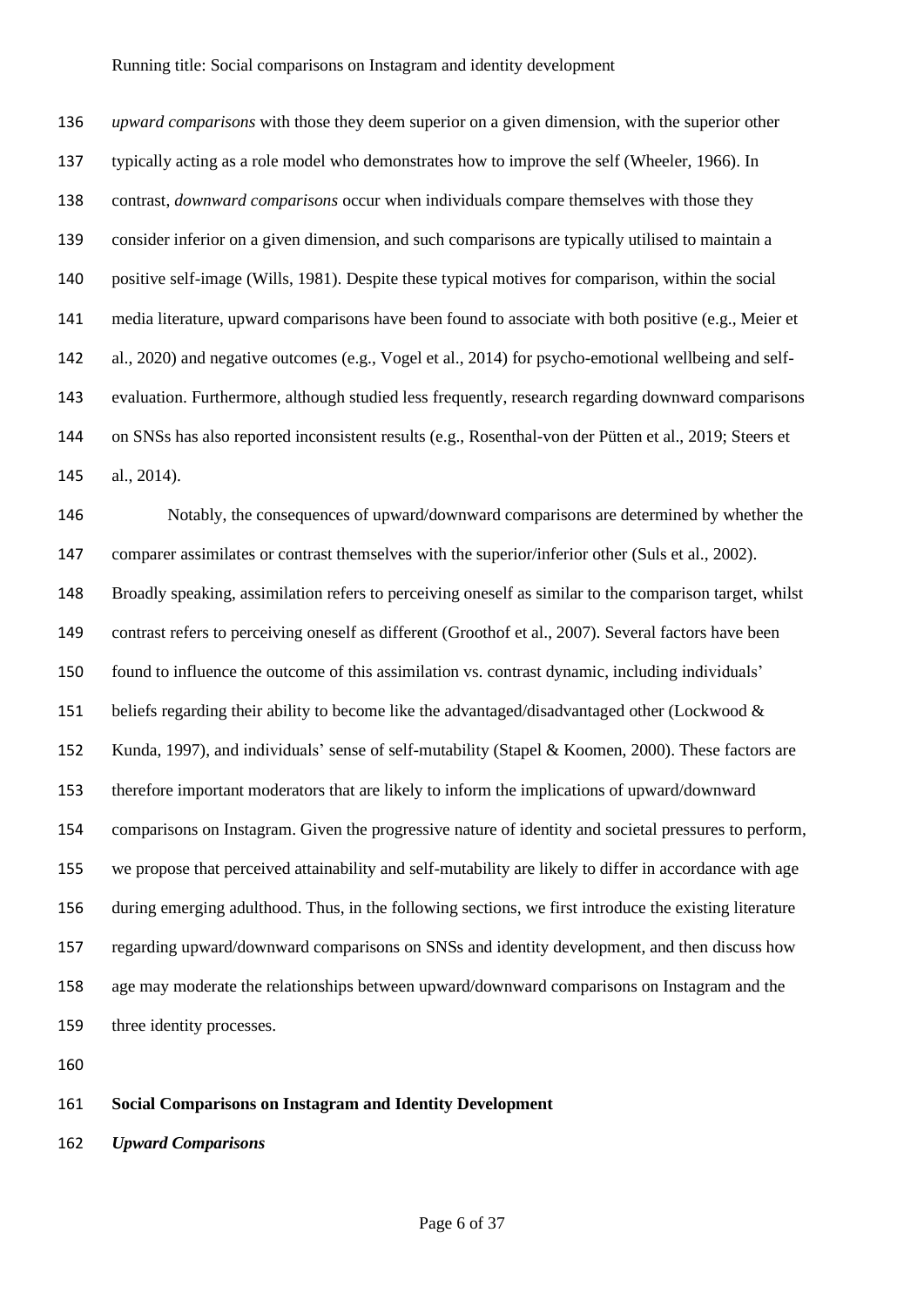As Instagram users tend to strategically share positively biased self-related content on the platform, upward comparisons with those who seemingly excel in various life domains are commonplace (Schreurs & Vandenbosch, 2021). Young people often view the standards portrayed in idealised Instagram content as unattainable (i.e., upward contrast) (Verduyn et al., 2020), and in instances where emerging adults believe that they are unlike - or unable to be like - superior others on SNSs, upward comparisons can have negative consequences for well-being and self-evaluation (e.g., Liu et al., 2017; Vogel et al., 2014; Wang et al., 2017). Significantly, negative self-evaluations can have detrimental implications for identity development by reducing commitment, disturbing exploration, and increasing self-uncertainty (Harter, 1999; Hirschi, 2011). Unsurprisingly, then, research concerning ability comparisons on SNSs (which are predominately upward in nature) has consistently found that such behaviour associates with negative outcomes for identity development during emerging adulthood (e.g., Yang, Holden, Carter & Webb, 2018). For instance, a study of emerging adult SNS users in the US found that such comparisons positively associated with the diffuse-avoidant identity style, which then predicted reduced identity clarity (Yang, Holden & Carter, 2018). Notably, the diffuse-avoidant identity style reflects a condition of identity uncertainty and avoidance, and negatively associates with commitment and in-depth exploration, and positively associates with reconsideration of commitment (Crocetti et al., 2009). Yet, differential susceptibility factors can moderate the relations between media use and

 media responses (Valkenburg & Peter, 2013a), and in this instance, we propose that developmental factors may lead upward comparisons on Instagram to have different consequences for younger and 183 older emerging adults<sup>1</sup>. Indeed, younger emerging adults tend to be less committed to their identity, identify less with their commitments, and experience less societal pressure to make choices and perform in identity-related domains (Luyckx et al., 2013; Raiu et al., 2014). Therefore, as younger

<sup>&</sup>lt;sup>1</sup> As sub-stages (i.e., early, middle, and late) of emerging adulthood are not clearly defined (Syed, 2015), consistent with previous research investigating age differences during emerging adulthood (e.g., Peer & McAuslan, 2016), we avoided categorisation in this study. Instead, we considered those closer to their late teens as being younger emerging adults, and those closer to their mid-late twenties as being older emerging adults.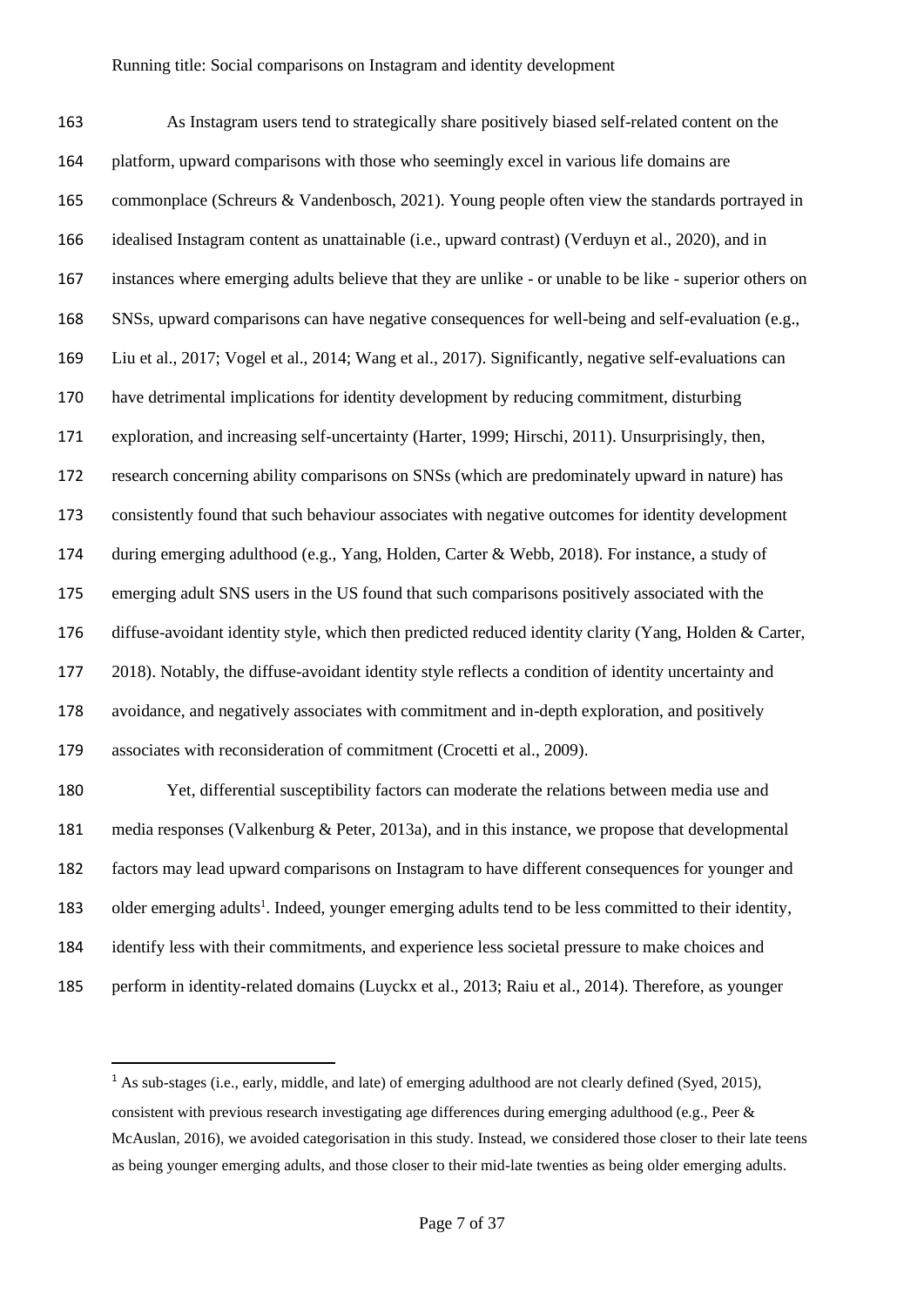emerging adults are typically less certain about their choices and have more time to make commitments and consider alternatives, they may experience an increased belief that change and progression over time is possible. Thus, should 'possible-self' mindsets be triggered, upward comparisons should lead to more assimilative responses (Blanton, 2001), and younger emerging adults should display a greater tendency to believe that their own futures could be as bright as the upward comparison targets (Lockwood & Kunda, 1997). This may, in turn, enhance younger emerging adults' sense of self-evaluation and motivate them to learn more about how to better themselves in identity-related domains.

 Previous research regarding the identity implications of performance-related comparisons on SNSs supports the idea that age could be an important moderating factor. For instance, research with adolescent samples has found that such comparisons tend to associate with positive identity-related outcomes (i.e., increased commitment and in-depth exploration) (e.g., Noon, 2020), whilst studies with emerging adult samples have consistently reported negative outcomes (i.e., rumination and the diffuse-avoidant identity style) (e.g., Yang, Holden, & Carter, 2018). Furthermore, one cross-sectional study has tested the moderating effect of age with a sample of adolescent *and* emerging adult participants (Noon et al., 2021), and age was found to moderate the concurrent relationships between non-directional performance-related comparisons on Instagram and commitment and in-depth exploration. Aligning with notions of developmental progression, comparisons positively associated with commitment and in-depth exploration for adolescents, and negatively associated with commitment for emerging adults. Results were therefore indicative of developmental differences in the assimilation vs. contrast dynamic, whereby for younger participants, comparisons on Instagram may evoke further motivation to learn more about future possibilities, and in the process, support the strengthening of commitments. However, for older participants - who tend to believe they have less scope for positive change over time and report fewer 'possible selves' (Cross & Markus, 1991; Heckhausen & Krueger, 1993), results were more suggestive of contrastive processes resulting in decreased self-certainty.

 Whether these possible developmental differences exist within emerging adulthood (rather than just between adolescence and emerging adulthood) is currently unclear, as is whether these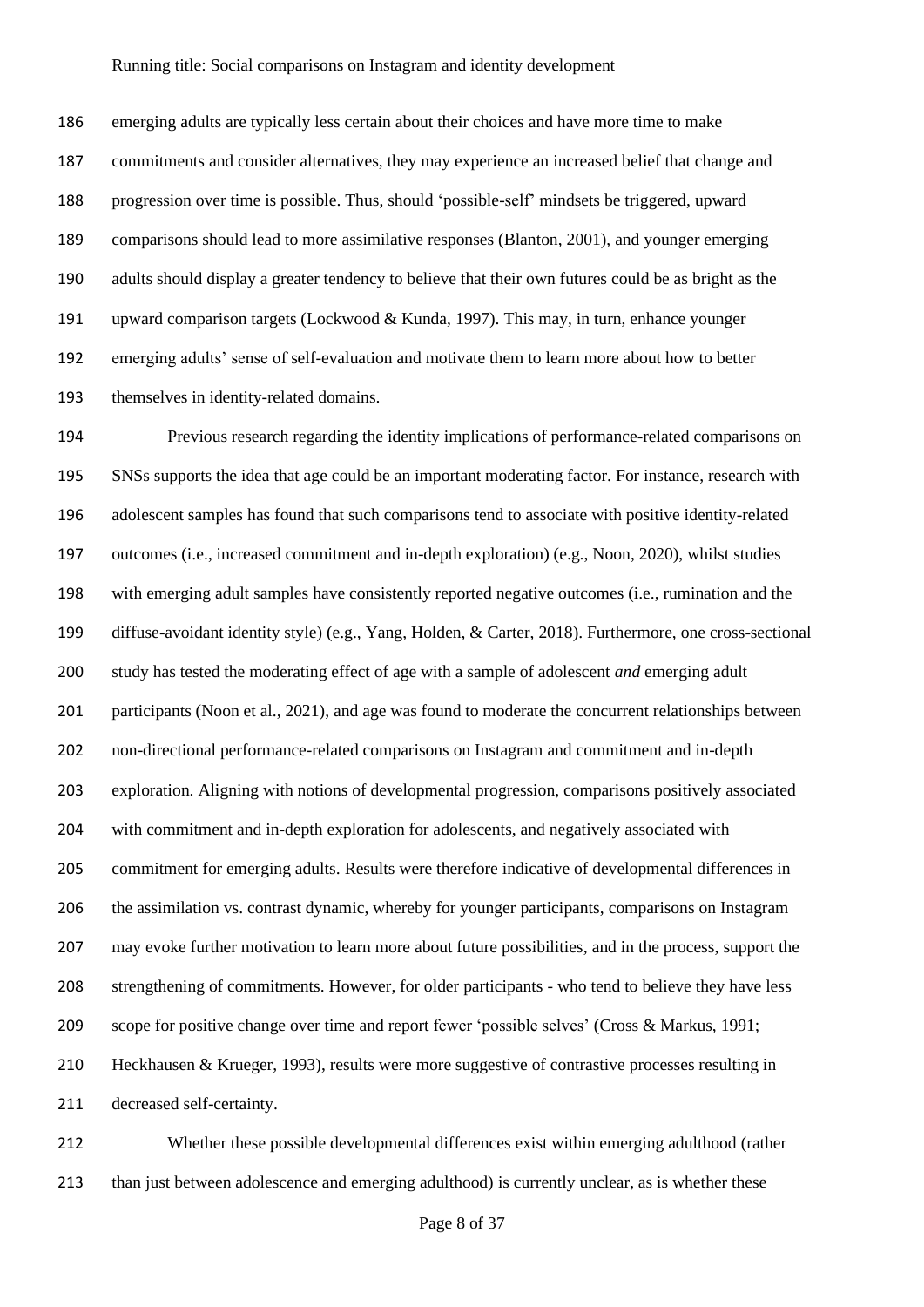| 214 | results regarding the moderating effects of age would replicate longitudinally. However, as identity is  |  |  |  |  |
|-----|----------------------------------------------------------------------------------------------------------|--|--|--|--|
| 215 | an ongoing process, the factors which inform identity development should exert their influence over      |  |  |  |  |
| 216 | time. As such, longitudinal evidence is required to enhance confidence in causal inference and shed      |  |  |  |  |
| 217 | further light on whether age can indeed inform the identity implications of social comparisons on        |  |  |  |  |
| 218 | Instagram. Thus, guided by the existing evidence, we predict the following longitudinal cleaved          |  |  |  |  |
| 219 | moderations (i.e., statistically significant IV-DV relationships of opposing valence at different levels |  |  |  |  |
| 220 | of the moderator; Holbert & Park, 2010):                                                                 |  |  |  |  |
| 221 |                                                                                                          |  |  |  |  |
| 222 | H1a: Age will moderate the relationship between upward comparisons on Instagram and                      |  |  |  |  |
| 223 | commitment two months later; the relationship will be negative for older emerging adults, and            |  |  |  |  |
| 224 | positive for younger emerging adults.                                                                    |  |  |  |  |
| 225 |                                                                                                          |  |  |  |  |
| 226 | H1b: Age will moderate the relationship between upward comparisons on Instagram and in-                  |  |  |  |  |
| 227 | depth exploration two months later; the relationship will be negative for older emerging adults, and     |  |  |  |  |
| 228 | positive for younger emerging adults.                                                                    |  |  |  |  |
| 229 |                                                                                                          |  |  |  |  |
| 230 | H1c: Age will moderate the relationship between upward comparisons on Instagram and                      |  |  |  |  |
| 231 | reconsideration of commitment; the relationship will be positive for older emerging adults, and          |  |  |  |  |
| 232 | negative for younger emerging adults.                                                                    |  |  |  |  |
| 233 |                                                                                                          |  |  |  |  |
| 234 | <b>Downward Comparisons</b>                                                                              |  |  |  |  |
| 235 | As content shared on Instagram typically has a strong positive skew, downward comparisons with           |  |  |  |  |
| 236 | those deemed inferior are less likely to occur (Midgley et al., 2020). Perhaps because such behaviour    |  |  |  |  |
| 237 | occurs less frequently, less research has been conducted regarding the implications of downward          |  |  |  |  |
| 238 | comparisons on the platform, and to date, no research has examined how downward comparisons on           |  |  |  |  |
| 239 | SNSs inform identity development. Nevertheless, as with upward comparisons, downward                     |  |  |  |  |
| 240 | comparisons on SNSs have been found to have both positive (e.g., increased self-esteem) and negative     |  |  |  |  |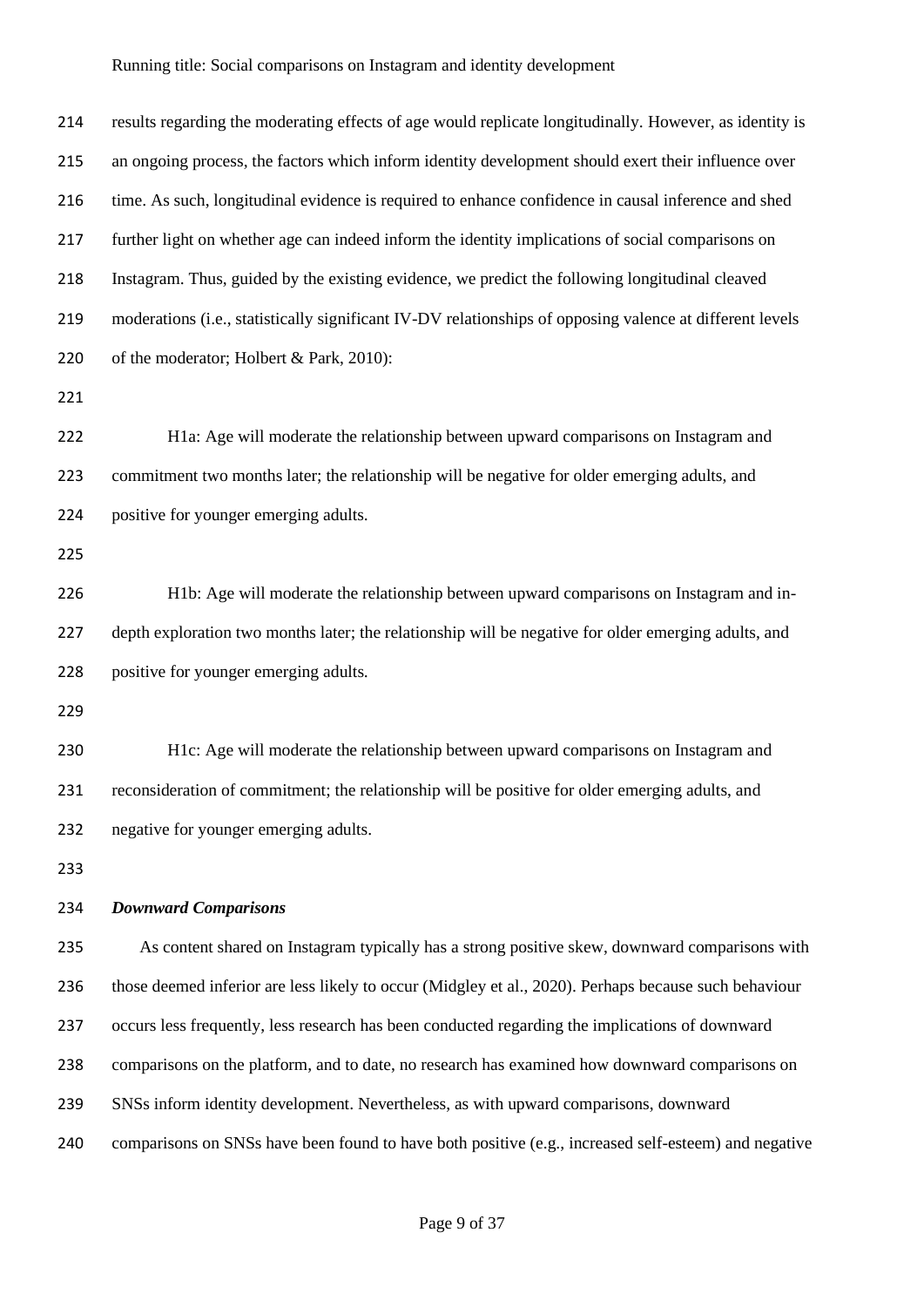(e.g., increased depressive symptoms) outcomes for emerging adults (Rosenthal-von der Pütten et al.,

2019; Steers et al., 2014; Vogel et al., 2014).

 The consequences of downward comparisons are again dependent upon the assimilation vs. contrast dynamic, and we predict temporal considerations may also moderate the identity implications of such behaviour. Yet, with downward comparisons, one's ability to become more like the comparison target is no longer advantageous: downward assimilative responses are deleterious, in that downward comparison targets represent 'feared selves' rather than 'hoped-for selves' (Blanton, 2001). Thus, younger emerging adults - with their increased uncertainty and scope for change over time - may be more susceptible to believing that they themselves could suffer the same misfortune as downward comparison targets. This can pose a threat to the self (Lockwood, 2002), and could therefore result in more maladaptive implications for identity development during early emerging adulthood (i.e., reduced commitment, inhibited in-depth exploration, and increased reconsideration of commitment). However, a mature, clearly defined, and stable sense of self may potentiate more positive contrastive responses. Thus, having made firm commitments and began progressing in valued identity-related domains, older emerging adults are more likely to have enough self-knowledge to recognise that such an inferior outcome is improbable. For older emerging adults, then, a downward comparison may be more of a pleasing reminder of their own relative superiority (Lockwood, 2002), which may help to validate their identity-related choices. This would also likely reduce older emerging adults' desire to reconsider their commitments and may even potentiate further in-depth exploration as they seek to further develop their superior performance in identity-related domains. Guided by this reasoning, we predict the following cleaved moderation:

 H2a: Age will moderate the relationship between downward comparisons on Instagram and commitment two months later; the relationship will be positive for older emerging adults, and negative for younger emerging adults.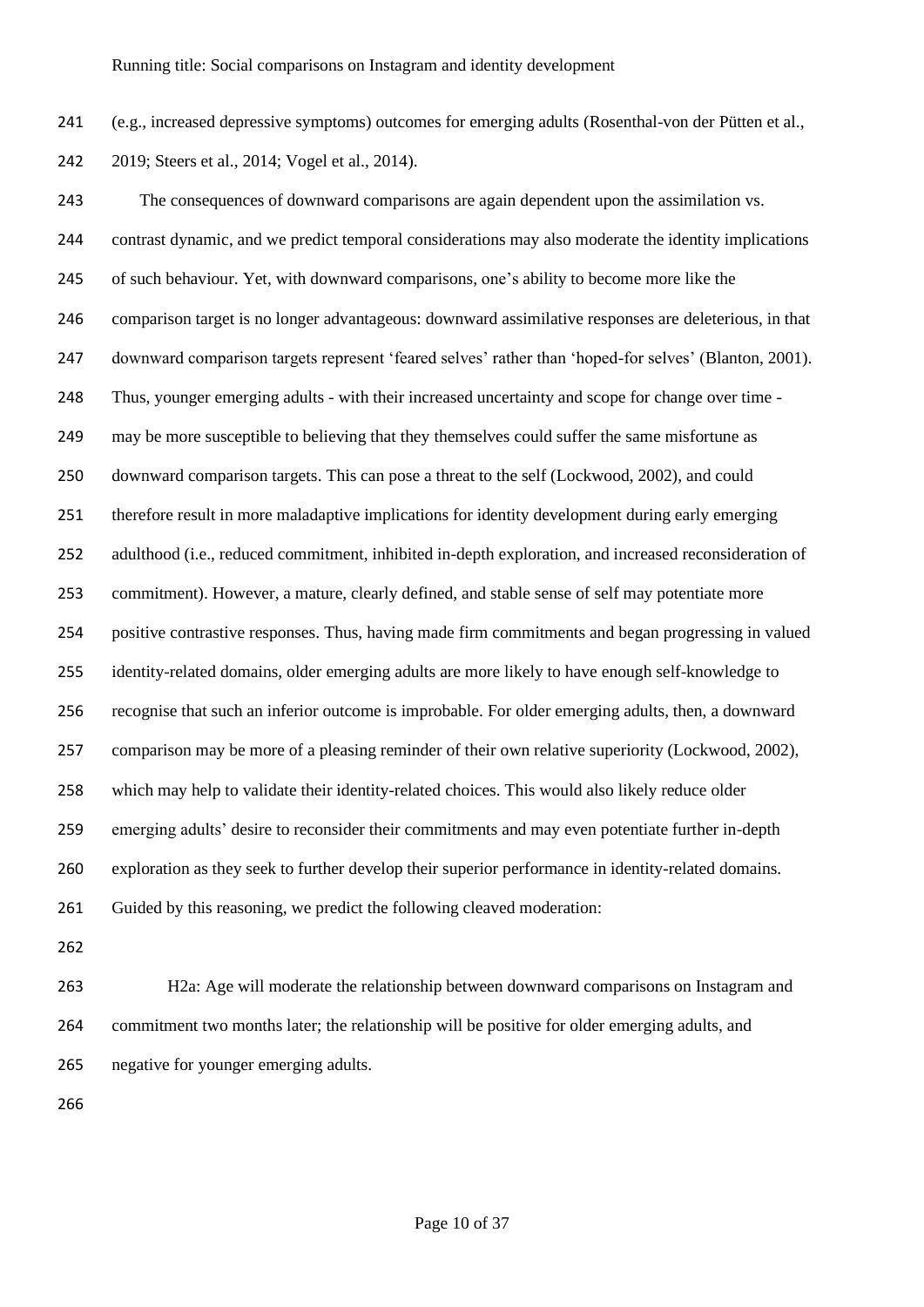- H2b: Age will moderate the relationship between downward comparisons on Instagram and in-depth exploration two months later; the relationship will be positive for older emerging adults, and negative for younger emerging adults.
- 

 H2c: Age will moderate the relationship between downward comparisons on Instagram and reconsideration of commitment two months later; the relationship will be negative for older emerging adults, and positive for younger emerging adults.

# *Bi-directional Relationships*

 Whilst we predict that upward and downward comparisons on Instagram may have implications for identity development during emerging adulthood, a reverse relationship whereby emerging adults' identity processes inform social comparison behaviour on Instagram may also exist. Indeed, upward and downward comparisons are particularly commonplace amongst individuals who experience self-uncertainty and high intolerance of uncertainty (Butzer & Kuiper, 2006). Studies have found similar results regarding online behaviour, with emerging adults scoring high in self-uncertainty reporting the highest scores in comparison behaviour on Facebook (Lee, 2014). As individuals who experience self-certainty also report high identity commitment (Crocetti et al., 2008), we predict that emerging adults with low commitment may be more likely to compare themselves to others on Instagram. Specifically, as such individuals often seek information from others - irrespective of their perceived similarity - to support uncertainty reduction (Michinov & Michinov, 2001), we predict that those with low commitment will report higher levels of both upward and downward comparisons on Instagram. We therefore propose the following hypotheses:

- H3a: Commitment will negatively associate with upward comparisons on Instagram two months later
- 

 H3b: Commitment will negatively associate with downward comparisons on Instagram two months later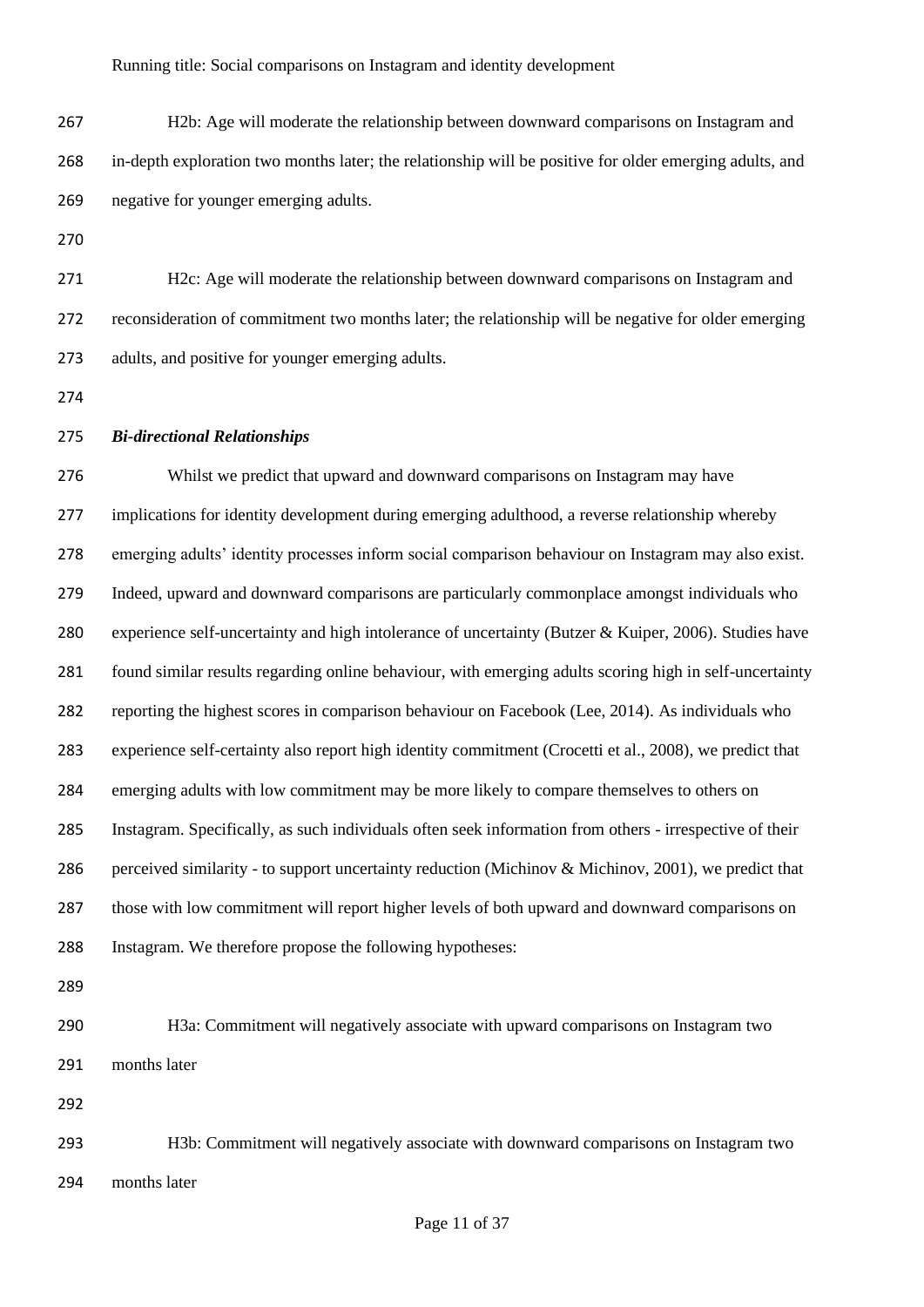| 296 | Furthermore, exploratory processes may also predict comparison behaviour on Instagram.                 |
|-----|--------------------------------------------------------------------------------------------------------|
| 297 | Whilst there are many ways in which young people can explore their identity, social comparisons can    |
| 298 | be a useful means of evaluating current commitments (i.e., in-depth exploration) and reflecting on the |
| 299 | merits of alternatives (i.e., reconsideration of commitment). In this sense, emerging adults may       |
| 300 | actively seek out comparisons with others to help make identity-related decisions (Albarello et al.,   |
| 301 | 2018). Guided by this reasoning, we predict that emerging adults who are actively exploring their      |
| 302 | identity will report higher levels of upward and downward comparisons on Instagram. We therefore       |
| 303 | hypothesise:                                                                                           |
| 304 |                                                                                                        |
| 305 | H3c: In-depth exploration will positively associate with upward comparisons on Instagram               |
| 306 | two months later                                                                                       |
| 307 |                                                                                                        |
| 308 | H3d: In-depth exploration will positively associate with downward comparisons on Instagram             |
| 309 | two months later                                                                                       |
| 310 |                                                                                                        |
| 311 | H3e: Reconsideration of commitment will positively associate with upward comparisons on                |
| 312 | Instagram two months later                                                                             |
| 313 |                                                                                                        |
| 314 | H3f: Reconsideration of commitment will positively associate with downward comparisons                 |
| 315 | on Instagram two months later                                                                          |
| 316 |                                                                                                        |
| 317 | <b>Method</b>                                                                                          |
| 318 | <b>Participants and Procedure</b>                                                                      |
| 319 | To explore the hypothesised reciprocal causal relationship between social comparisons on               |
| 320 | Instagram and identity development, a two-wave longitudinal study was conducted. Three hundred         |
| 321 | and twenty-seven British emerging adult (M age = 22.12, SD = 2.28; Female = $74.31\%$ ; White British  |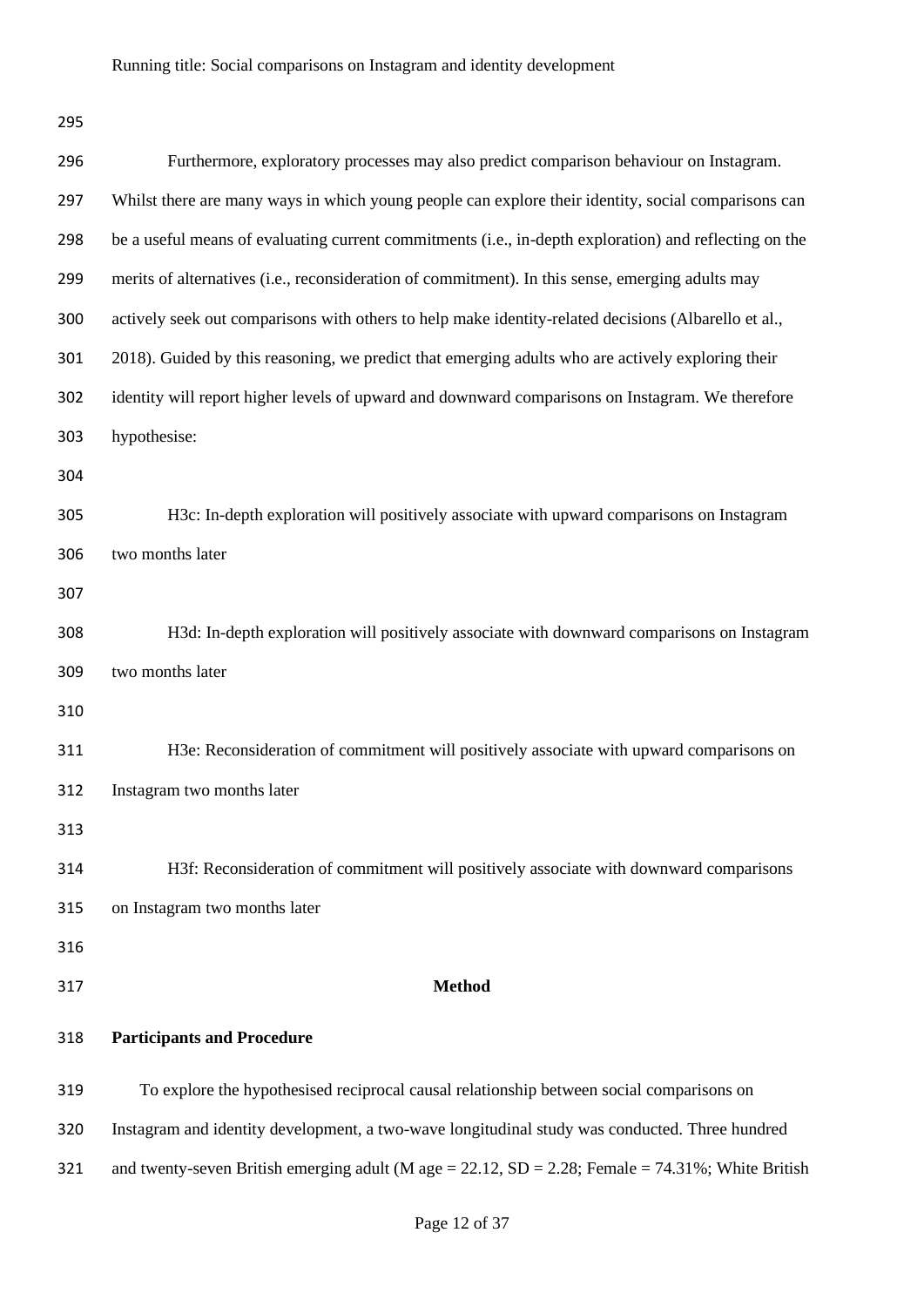$322 = 74.01\%$ ) Instagram users responded to an initial online survey distributed on Facebook and Twitter between February and March 2020 (W1). The only inclusion requirements were that respondents were aged 18-29 years, were regular Instagram users, and were still in full-time education. No incentives were offered to prospective participants, and prior to W1, ethical approval was obtained from the [BLINDED] Research Ethics Committee. Respondents were subsequently invited to participate in a follow-up survey (W2) two months from the date they completed their initial survey. All W2 surveys were therefore completed during a period of COVID-19 lockdown in the UK. Although a two-month interval is relatively short for those studying identity development longitudinally, identity is dynamic and often emerges through short-term micro-level exploratory processes (Becht et al., 2021). Furthermore, longitudinal research using a two-month lag has previously evidenced significant media effects amongst emerging adult samples (e.g., Barlett & Gentile, 2012; Mittall et al., 2013; van Oosten & Vandenbosch, 2020). Thus, as Instagram use was part of the daily lives of respondents - particularly during the COVID-19 pandemic which saw increased social media use during emerging adulthood (Lisita et al., 2020), a two-month interval was considered long enough to assess changes in identity processes and social comparison behaviours, whilst being short-enough to protect against

high attrition.

 Two hundred and seventeen emerging adults participated in both waves of data collection, indicating a retention rate of 66.36%. Attrition of 120 participants was not related to age (*t*(182.89) = 340 0.34,  $p = .73$ ) or gender ( $\gamma$ 2(1) = 1.61,  $p = .20$ ), but ethnicity differences were identified, with non-341 White British participants being more likely to only complete the W1 survey  $(\chi(2)) = 5.03$ ,  $p = .03$ ). Independent samples t-tests reported no significant differences in mean scores for focal variables between those who completed both surveys and those who completed just the W1 survey (*p*s = .09 to 344 .77), except for scores regarding reconsideration of commitment  $(t(191.50) = 4.00, p < .001)$ . Respondents who only completed W1 surveys reported higher scores for reconsideration of commitment. Of the 217 participants who participated in both surveys, six were removed from the study due to significant missing data for dependent variables (Hair et al., 2014). Twenty-one of the remaining cases (9.95%) reported a small amount of missing data (0.53% of all values), and Little's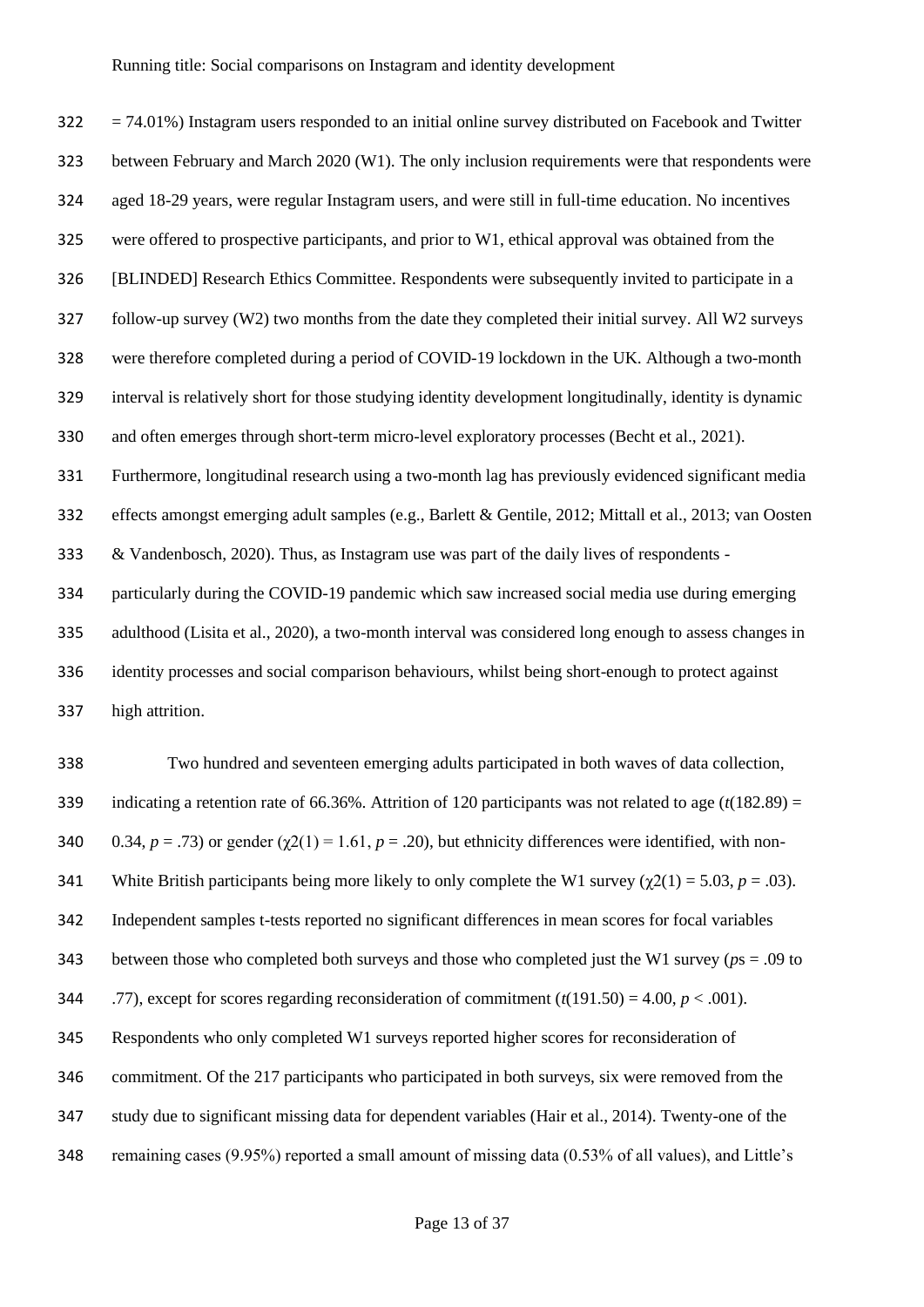| 349 | missing completely at random (MCAR) test indicated that missing data were MCAR ( $\gamma$ 2(1606) =          |
|-----|--------------------------------------------------------------------------------------------------------------|
| 350 | 1638.29, $p = .28$ ). To detect a medium effect (.03) within the hypothesised model, a sample size of        |
| 351 | 208 was required ( $\alpha$ = 0.05, power = .80) (Soper, 2022). Thus, to preserve statistical power and      |
| 352 | provide a complete dataset from which parcels and interaction terms could be computed, a single              |
| 353 | imputation using the expectation maximation algorithm was applied. The final sample therefore                |
| 354 | consisted of 211 British emerging adults (W1: <i>M</i> age = 22.09, <i>SD</i> = 2.09; Female = 76.78%; White |
| 355 | British = $78.20\%$ ).                                                                                       |

# **Measures**

 The survey contained questions regarding age, gender, and ethnicity, along with Likert-scale multi-item questions which measured upward and downward comparisons on Instagram and identity processes. Additional data regarding the amount or intensity of Instagram use were not collected, as self-report media exposure measures are often inaccurate (Valkenburg & Peter, 2013b). Furthermore, whilst such variables typically relate to social comparison frequency, previous research has evidenced 363 that frequency of social media use does not have a significant effect on identity (e.g., Yang, Holden & Carter, 2017) or self-esteem (e.g., Vogel et al., 2014) above and beyond social comparison behaviours.

# *Upward and Downward Comparisons on Instagram*

 Eight items from an upward and downward social comparison scale (Gibbons & Buunk, 1998) were adapted to measure social comparison behaviour on Instagram. We added "When using Instagram…" to the beginning of each item and, when required, restructured item wording to ensure coherency. Participants indicated the extent to which each item applied to them on a 5-point Likert 371 scale (1 = Not at all,  $5 =$  Very well). Four items measured upward comparisons on Instagram (e.g., "When using Instagram, I compare myself with others who have better personal lives than I do") and four items measured downward comparisons on the platform (e.g., "When using Instagram, I compare myself with others who have worse personal lives than I do"). Confirmatory factor analyses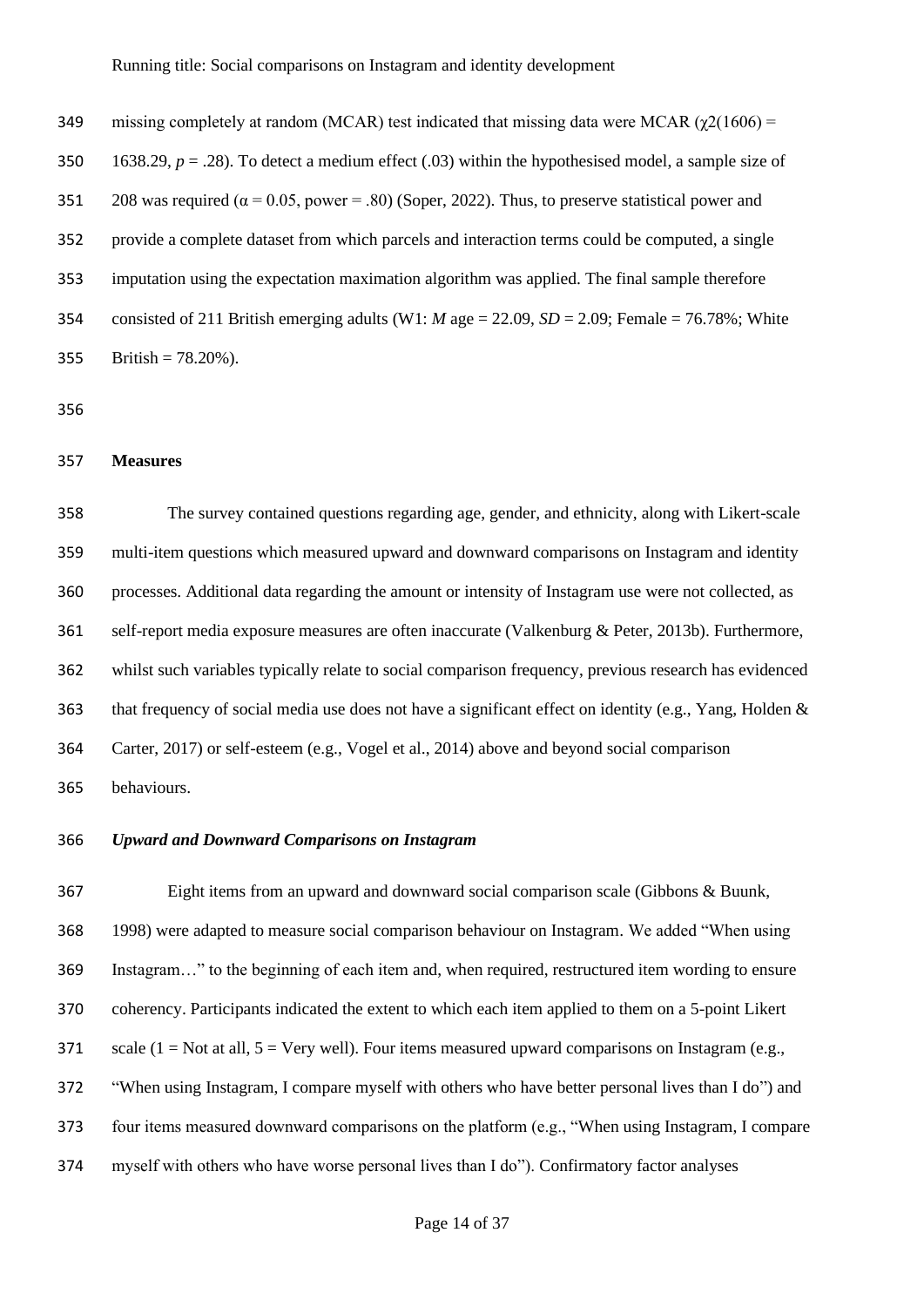| 375 | confirmed a two-factor structure (W1: $\chi^2$ /df = 1.73, CFI = 99, TLI = 99, RMSEA = 0.06; W2: $\chi^2$ /df = |
|-----|-----------------------------------------------------------------------------------------------------------------|
| 376 | 2.01, CFI = .99, TLI = .98, RMSEA = .07), and both upward (W1: $\alpha$ = .92; W2: $\alpha$ = .93) and          |
| 377 | downward comparison (W1: $\alpha$ = .93; W2: $\alpha$ = .94) sub-scales reported high internal consistency. The |
| 378 | items used and full factor-loadings are presented below in Table 1.                                             |
| 379 |                                                                                                                 |

### **[Place Table 1 Here]**

#### *Identity Processes*

 To measure identity processes, we utilised a short-form version of the Utrecht-Management of Identity Commitments Scale (U-MICS; Schubach et al., 2017). The short-form version of U-MICS 385 contains nine items on a five-point Likert scale ( $1 =$  Completely untrue,  $5 =$  Completely true): three items concern commitment (e.g., "My education gives me self-confidence"), three assess in-depth exploration (e.g., "I often reflect on my education"), and three measure reconsideration of commitment (e.g., "I often think that a different education would make my life more interesting"). Although U-MICS can be used to study identity in terms of specific ideological or relational domains, global identity scores are often generated through combining scores from at least one ideological and one relational domain (e.g., Crocetti et al., 2010; Dimitrova et al., 2015; Vosylis et al. 2017). In this study, a global approach to identity was adopted to ensure theoretical consistency with the domain- independent scale used to measure upward and downward comparisons on Instagram. Global identity processes were discerned through combining scores from two ideological (i.e., education and politics) and two relational (i.e., peer relationships and romantic relationships) domains. As measures for four domains were utilised, there were a total of 36 items. Confirmatory factor analyses using random 397 parcelling confirmed the three-factor structure of the global identity processes (W1:  $\gamma^2/df = 1.87$ , CFI  $= .99, \text{T}LI = .98, \text{RMSEA} = .06; \text{W2}: \gamma^2/\text{df} = 1.58, \text{CFI} = .99, \text{T}LI = .99, \text{RMSEA} = .05$ ). Furthermore, 399 global commitment (W1:  $\alpha$  = .69; W2:  $\alpha$  = .73), in-depth exploration (W1:  $\alpha$  = .70; W2:  $\alpha$  = .72), and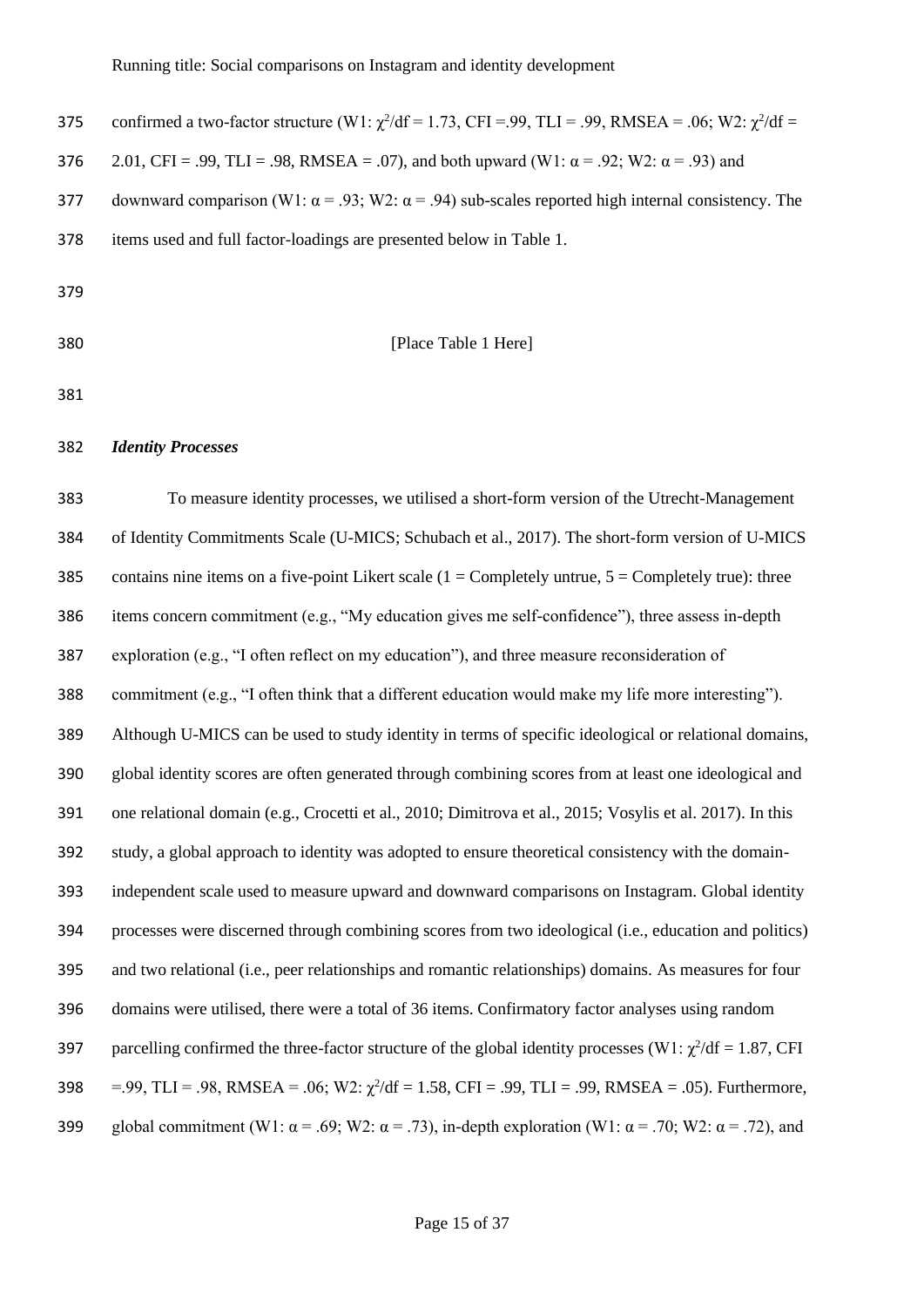400 reconsideration of commitment (W1:  $\alpha$  = .81; W2:  $\alpha$  = .81) all reported acceptable internal consistency.

- 
- 

# **Results**

# **Exploratory Analysis**

| 405 | For descriptive purposes, mean scores for focal variables were generated, and zero-order                         |
|-----|------------------------------------------------------------------------------------------------------------------|
| 406 | correlations were computed (Table 2). Respondents reported more upward (W1: $M = 3.09$ , SD = 1.16;              |
| 407 | W2: $M = 3.00$ , $SD = 1.21$ ) than downward comparisons (W1: $M = 1.96$ , $SD = 1.01$ ; W2: $M = 1.86$ , SD     |
| 408 | $= 0.95$ ) on Instagram during both waves of data collection (W1: $t(210) = 14.84$ , $p < .001$ ; W2: $t(210)$ ) |
| 409 | $= 13.05, p < .001$ ). In terms of concurrent correlations between social comparisons on Instagram and           |
| 410 | identity processes, upward comparisons positively correlated with reconsideration of commitment                  |
| 411 | during both waves (W1: $r = .22$ , $p = .001$ ; W2: $r = .17$ , $p = .02$ ), and in-depth exploration during W1  |
| 412 | $(r = .15, p = .03)$ . In contrast, downward comparisons positively correlated with reconsideration of           |
| 413 | commitment during both waves (W1: $r = .26$ , $p < .001$ ; W2: $r = .23$ , $p = .001$ ).                         |
| 414 |                                                                                                                  |
| 415 | [Place Table 2 Here]                                                                                             |

# **Testing the Hypothesised Model**

#### *Analytic Strategy*

 To examine the reciprocal relationships between social comparison behaviour on Instagram and identity processes, study hypotheses were tested using a cross-lagged panel model on AMOS. Cross-lagged models enable researchers to investigate temporal precedence, and by fitting autoregressive paths between dependent variables across time points, stronger causal inference can be made (Falkenstrom et al., 2020).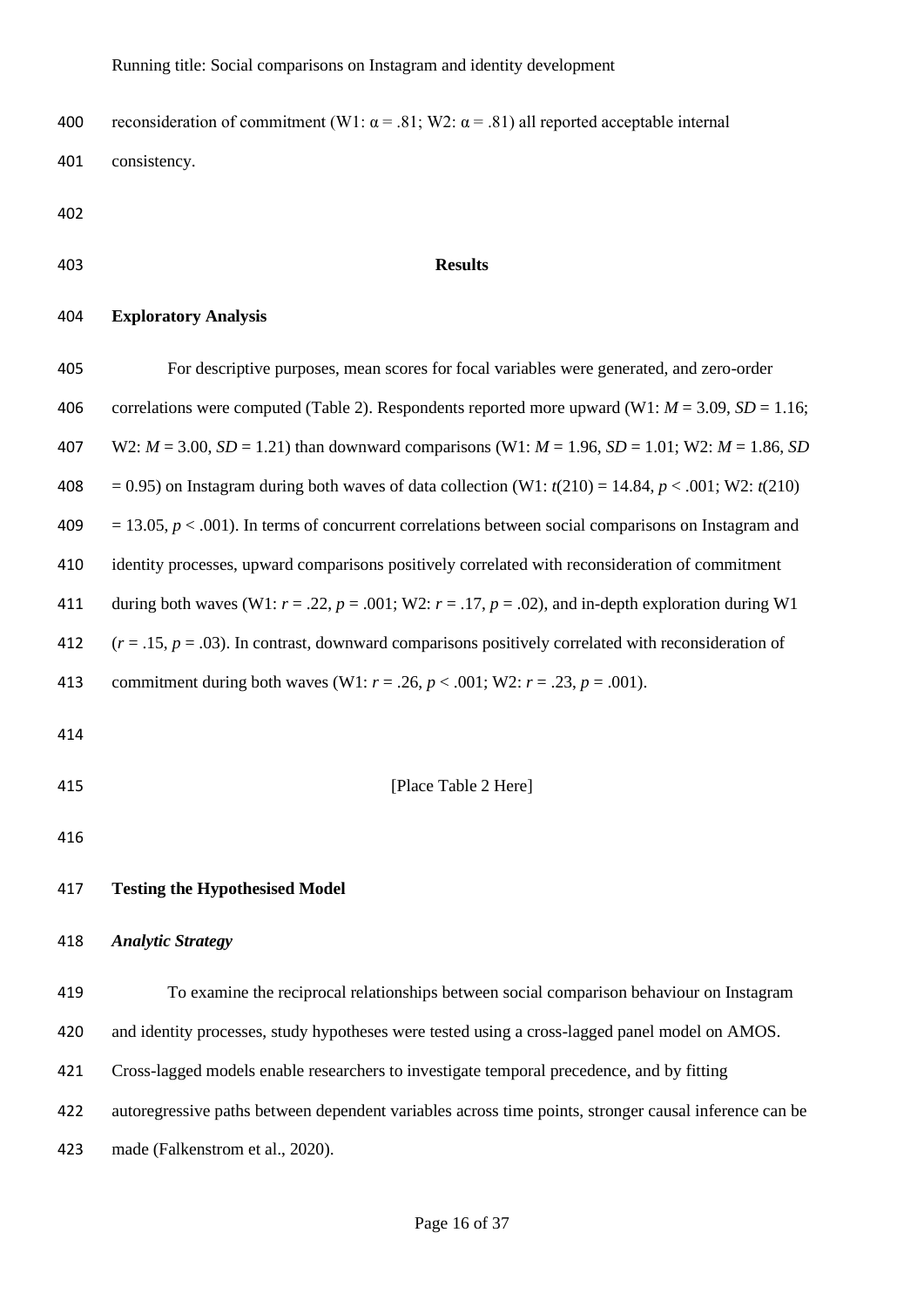| 424 | All focal variables (i.e., upward comparisons, downward comparisons, commitment, in-depth              |
|-----|--------------------------------------------------------------------------------------------------------|
| 425 | exploration, and reconsideration of commitment) were treated as latent variables. To enhance model     |
| 426 | parsimony, reduce random error, and increase model fit (Matsunaga, 2008), parcels were used as         |
| 427 | manifest indicators of latent identity process variables (W1 and W2). Consistent with previous studies |
| 428 | employing U-MICS (e.g., Crocetti et al., 2008), parcels were computed randomly, and three parcels -    |
| 429 | each containing four items (i.e., one item per domain) - were computed for each identity process.      |
| 430 | Latent variable interaction terms (e.g., upward comparison x age, downward comparison x age; $W1$ )    |
| 431 | were computed using the double-mean-centering approach, whereby observed variables were centered       |
| 432 | before product terms were computed and centered again (Lin et al., 2010).                              |

 In addition to the hypothesised paths, direct paths were modelled between all focal variables 434 across both time points. Age (18-27), gender (Male = 0; Female = 1), and ethnicity (White British = 0; Non-White British = 1) (W1) were also entered as control variables for predicting all dependent variables (W2). Furthermore, as previous research has identified gender differences in terms of the implications of social comparisons on SNSs (e.g., Noon, 2020), we controlled for this effect by modelling paths between upward comparisons x gender and downward comparisons x gender (W1) and the three identity processes (W2). Finally, covariances were estimated between all independent variables, between the residual variances of the dependent variables, and between the error terms of 441 the same items/parcels across both waves. Model fit was considered acceptable when  $\chi^2/df \leq 3.00$ (Schermelleh-Engel et al., 2003), CFI and TLI were ≥ .90, and RMSEA was ≤ .08 (Byrne, 2010).

## *Results*

445 The hypothesised model reported an acceptable fit  $(\gamma 2/df = 1.54$ , CFI = 94, TLI = .93, RMSEA = .05). Parameter estimates for all direct paths of interest, hypothesised paths, and significant control paths can be found in Table 3. Neither upward nor downward comparisons on Instagram (W1) predicted any of the three identity processes (W2). In terms of the moderating effects of age, age significantly moderated the relationship between upward comparisons on Instagram (W1) and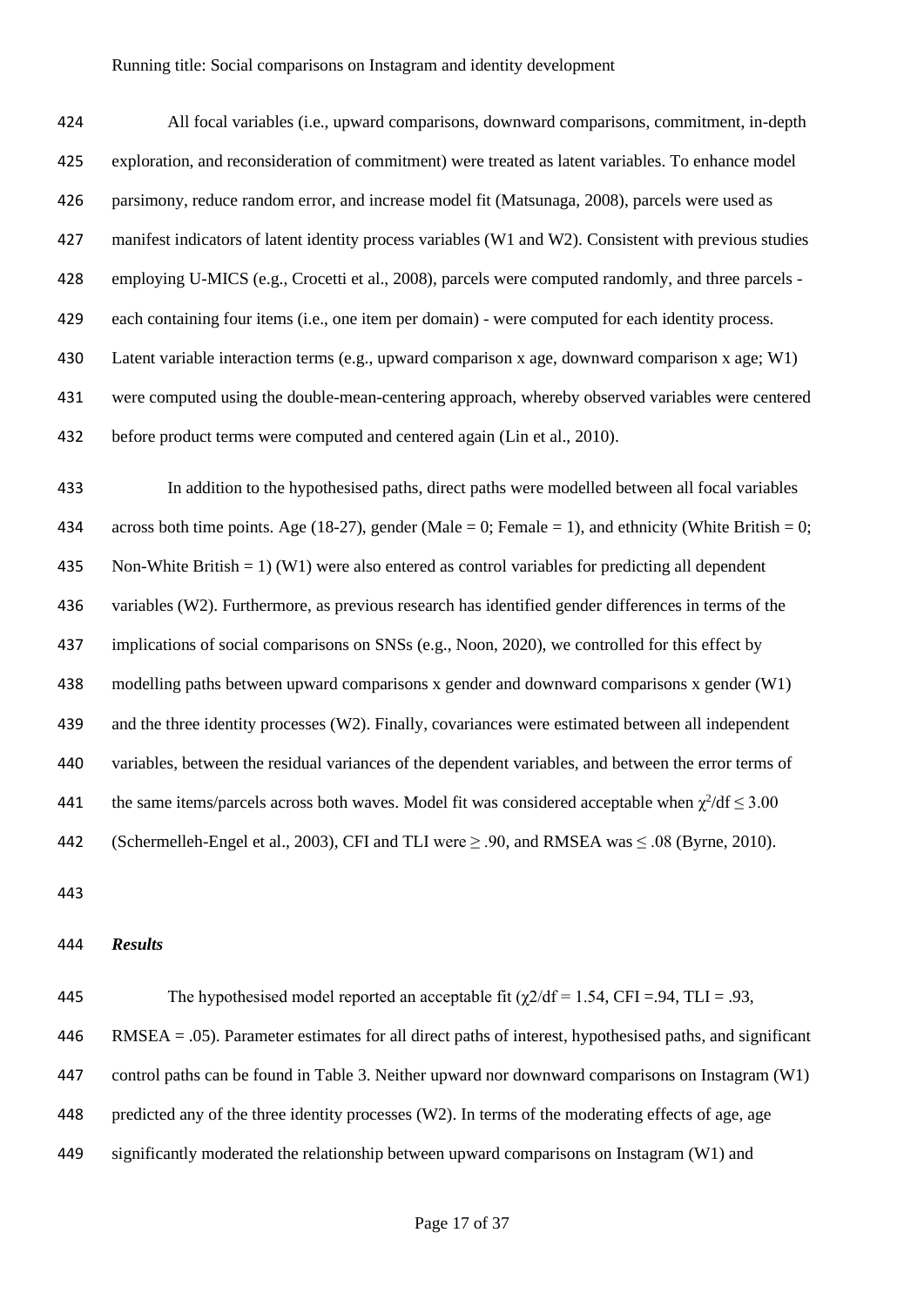| 450 | commitment (W2). The simple slopes were therefore inspected at different levels of age $(-1 SD =$                        |  |  |  |  |
|-----|--------------------------------------------------------------------------------------------------------------------------|--|--|--|--|
| 451 | younger emerging adults, $+1 SD =$ older emerging adults): the relationship was negative for older                       |  |  |  |  |
| 452 | emerging adults ( $b = -10$ , $p = 0.02$ ), but not significant for younger emerging adults ( $b = 0.05$ , $p = 0.36$ ). |  |  |  |  |
| 453 | H1a was therefore partially supported. Age did not significantly moderate the relationships between                      |  |  |  |  |
| 454 | upward comparisons on Instagram (W1) and in-depth exploration (W2) or reconsideration of                                 |  |  |  |  |
| 455 | commitment (W2). Thus, H1b and H1c were not supported.                                                                   |  |  |  |  |
| 456 | Age significantly moderated the relationship between downward comparisons on Instagram                                   |  |  |  |  |
| 457 | (W1) and commitment (W2): the relationship was negative for younger emerging adults ( $b = -14$ , $p =$                  |  |  |  |  |
| 458 | .03), but not significant for older emerging adults ( $b = .06$ , $p = .26$ ). H2a was therefore partially               |  |  |  |  |
| 459 | supported. Furthermore, age did not significantly moderate the relationships between downward                            |  |  |  |  |
| 460 | comparisons on Instagram (W1) and in-depth exploration (W2) or reconsideration of commitment                             |  |  |  |  |
| 461 | (W2). H2b and H2c were therefore not supported.                                                                          |  |  |  |  |
| 462 | In terms of the reverse paths, none of the three identity processes (W1) predicted either                                |  |  |  |  |
| 463 | upward or downward comparisons on Instagram (W2). H3a, H3b, H3c, H3d, H3e, and H3f were                                  |  |  |  |  |
| 464 | therefore not supported.                                                                                                 |  |  |  |  |
| 465 |                                                                                                                          |  |  |  |  |
| 466 | [Place Table 3 Here]                                                                                                     |  |  |  |  |
| 467 |                                                                                                                          |  |  |  |  |
| 468 | <b>Discussion</b>                                                                                                        |  |  |  |  |
| 469 | Guided by the developmental and social psychological literatures, this study examined                                    |  |  |  |  |
| 470 | whether age moderated the longitudinal relationships between upward and downward comparisons on                          |  |  |  |  |
| 471 | Instagram and three identity processes during emerging adulthood. As expected, there was no direct                       |  |  |  |  |
| 472 | longitudinal relationship between upward and downward comparisons on Instagram and the three                             |  |  |  |  |
| 473 | identity processes. Age was found to moderate the longitudinal relationships between upward and                          |  |  |  |  |
| 474 | downward comparisons on Instagram and commitment, but significant age differences were not found                         |  |  |  |  |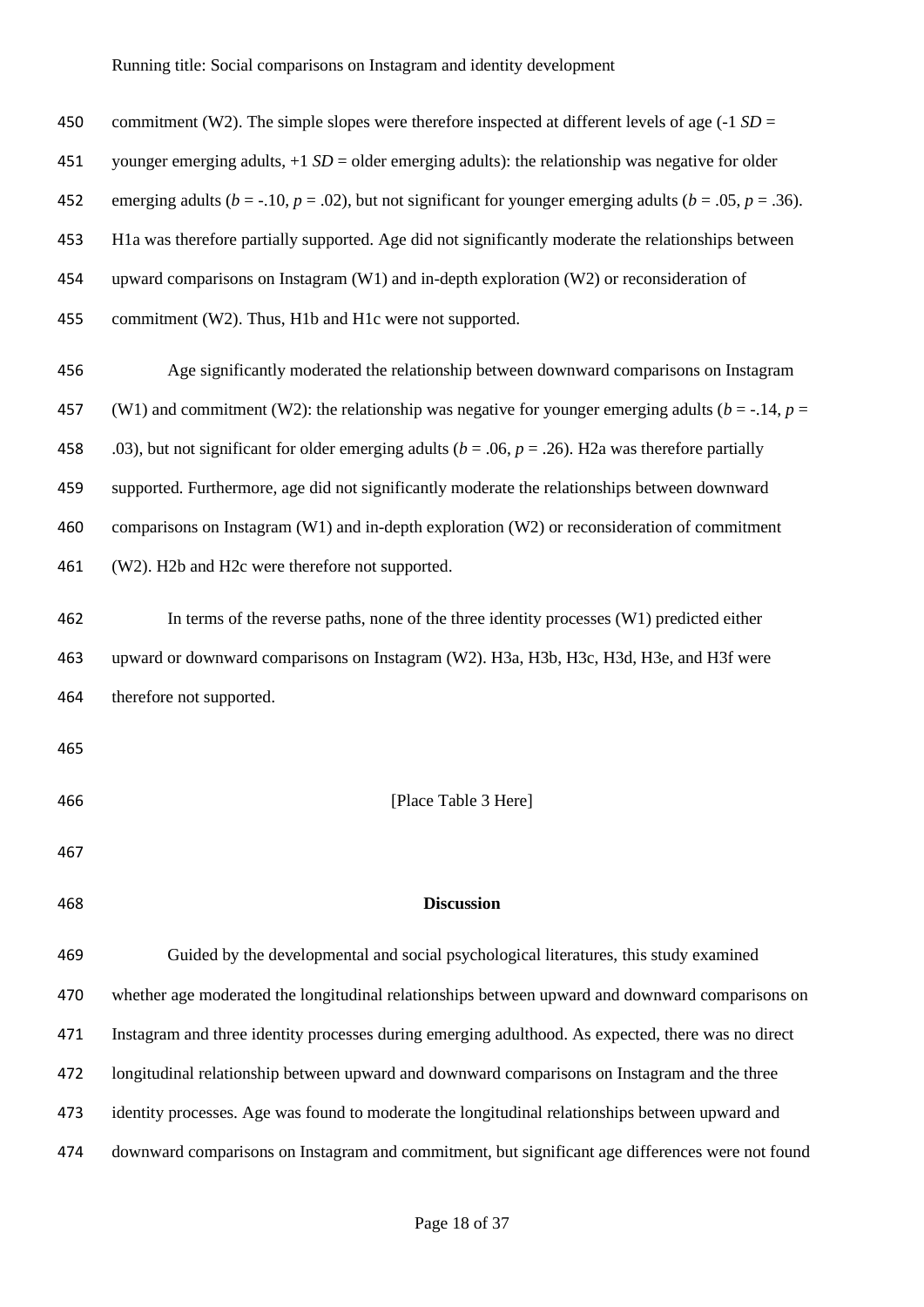when predicting in-depth exploration or reconsideration of commitment. We also tested whether identity processes longitudinally predicted upward and downward comparisons on Instagram, though significant results were not found. Below, we discuss these results in more detail.

 As predicted, age was found to moderate the relationship between upward comparisons on Instagram and commitment (H1a). For older emerging adults, upward comparisons negatively predicted commitment two months later. These results suggest that due to the progressive nature of identity development and societal pressures to perform, older emerging adults may be more at risk of experiencing increased feelings of pressure and inadequacy following comparisons with superior others on Instagram, and this may lead them to doubt important aspects of their identity. Age also moderated the relationship between downward comparisons on Instagram and commitment (H2a), and downward comparisons negatively predicted commitment two months later for younger emerging adults. This suggests that given their less mature identity profiles and greater scope for change over time, younger emerging adults may find inferior others to be more self-threatening. Indeed, it is possible that younger emerging adults are more prone to believing they will suffer the same misfortune as downward comparison targets, which may in turn reduce their sense of self-certainty. These results provide evidence of the negative implications that upward/downward comparisons may have on emerging adults' sense of commitment. Furthermore, the effect of age on the direction of comparison which negatively associated with commitment was consistent with our assumptions regarding developmental differences in the assimilation vs. contrast dynamic.

 Guided by this reasoning, we also hypothesised that upward comparisons on Instagram would positively predict commitment for younger emerging adults (H1a), and downward comparisons on Instagram would positively predict commitment for older emerging adults (H1b). Whilst the 497 directions of the relationships were consistent with our hypotheses, neither were significant at the  $p <$  .05 level. Thus, although we predicted a cleaved moderation, the analysis only provided evidence of a contingent moderation, whereby only negative longitudinal relationships between upward/downward comparisons on Instagram and commitment were found. These exclusively negative associations may be resultant of the instability and uncertainty associated with emerging adulthood. Indeed, individuals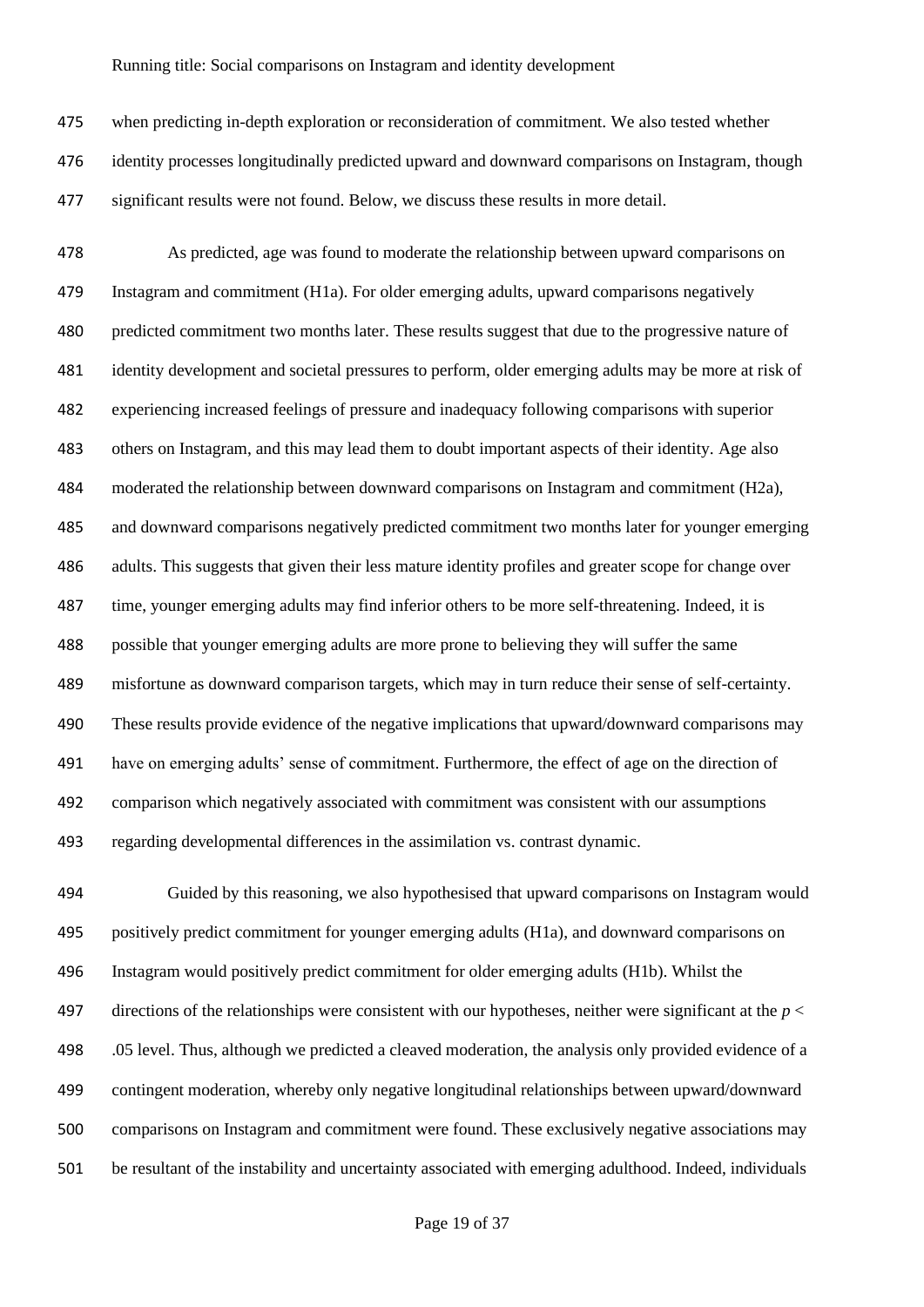report more negatively valanced comparisons in times of uncertainty, as uncertainty can enhance feelings of strain, which can increase vigilance to the negative information inherent in social comparisons (Buunk et al., 1990). These results should also be interpreted against the backdrop of the COVID-19 lockdown that was observed during W2 of data collection, wherein increased uncertainty and insecurity were experienced by many emerging adults (Germani et al., 2020), thus potentiating an even greater focus on the negative aspects of social comparisons. Furthermore, reduced autonomy and self-directedness were common experiences amongst young people during COVID-19 lockdowns (Fioretti et al., 2020), and low perceived control over one's relative status has also been found to increase the likelihood of negative comparisons (i.e., upward contrast and downward assimilation) (Smith, 2000). Thus, whilst it is reasonable to assume that emerging adults did engage with Instagram content that could have positive consequences for identity formation during the period of this study, respondents may have experienced an elevated tendency to interpret Instagram content as self- threatening. It would therefore be prudent for future research to replicate this study to help determine whether differing social conditions may potentiate more positive comparisons (i.e., upward assimilation and downward contrast) amongst emerging adult Instagram users.

 We also hypothesised that age would moderate the longitudinal associations between upward and downward comparisons on Instagram and the two exploratory processes (i.e., in-depth exploration and reconsideration of commitment). However, no significant moderator effects were found (H1b, H1c, H2b, H2c). Because the longitudinal direct relationships between upward and downward comparisons on Instagram and the exploratory processes were also not significant, findings provide no longitudinal evidence to suggest that such behaviour prompts emerging adults to explore their identity. Methodological factors may help to explain these non-significant results. There was a two- month interval between waves of data collection, and whilst this is not a particularly long period for those researching identity development longitudinally, identity is dynamic and often emerges through short-term micro-level exploratory processes (Becht et al., 2021). Thus, it may be that the exploratory implications of upward and downward comparisons on Instagram are less detectable in more long-term longitudinal studies. Indeed, whilst causal inference cannot be made, positive concurrent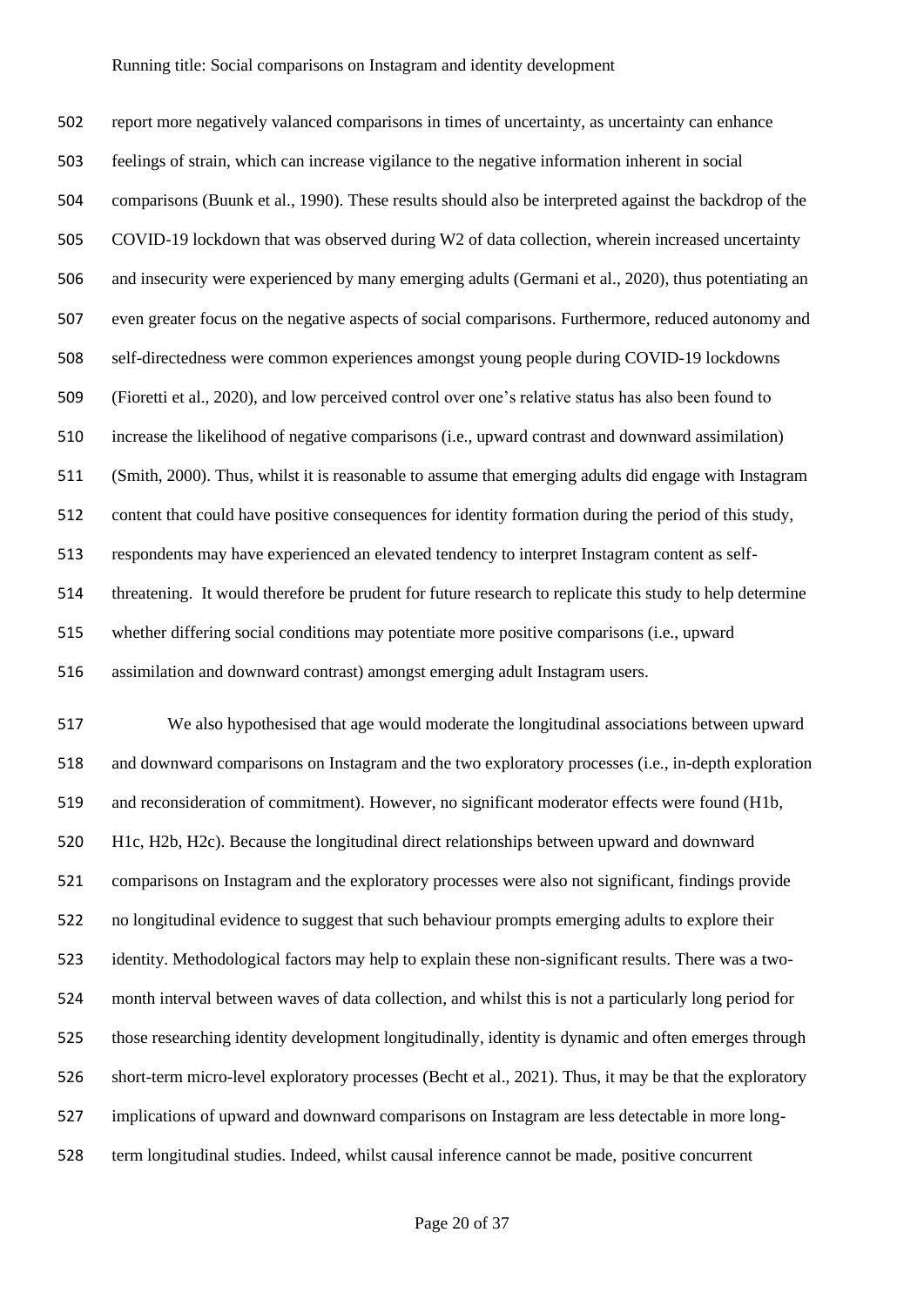correlations were found between upward and downward comparisons and the exploratory processes during both waves of data collection, which could be suggestive of social comparisons having short- term effects on identity exploration. As exploratory behaviour predicts identity commitment over time (Klimstra, Luyckx, et al., 2010), this short-term exploration may have prompted the longitudinal changes in commitment detected in this study.

 However, the significant concurrent correlations at both time points may also be reflective of the reverse relations (i.e., the momentary effects of identity processes on social comparison behaviour on Instagram). Indeed, in-depth exploration positively correlated with upward comparisons on Instagram during W1, and this may suggest that emerging adults compare themselves with superior others on Instagram to help learn more about how to better themselves in identity-related domains. Reconsideration of commitment concurrently associated with upward and downward comparisons on Instagram during both waves of data collection, and because social comparison behaviour typically increases during times of uncertainty (Gibbons & Buunk, 1999), it is possible that these correlations reflect the fact that emerging adults engage in social comparison behaviour on Instagram to help overcome their identity confusion. Whilst we tested whether identity processes would predict social comparison behaviours on Instagram two months later (H3a, H3b, H3c, H3d, H3e, and H3f) to shed further light on these concurrent correlations, no significant results were found. Thus, as social comparisons can occur quickly and are often triggered by individuals' current self-related motives (Arigo et al., 2020), these results further emphasise the importance of conducting more short-term longitudinal research (e.g., experience sampling and/or daily diaries) to help determine temporal sequence.

#### **Limitations and Future Research**

 Whilst this study provided important insight into how age may moderate the identity implications of social comparisons on Instagram during emerging adulthood, it comes with limitations which ought to be addressed in future research. In terms of methodology, as previously outlined, shorter-term longitudinal designs may provide more nuanced insights into the dynamic bi-directional relationship between social comparisons on Instagram and identity development. Furthermore, having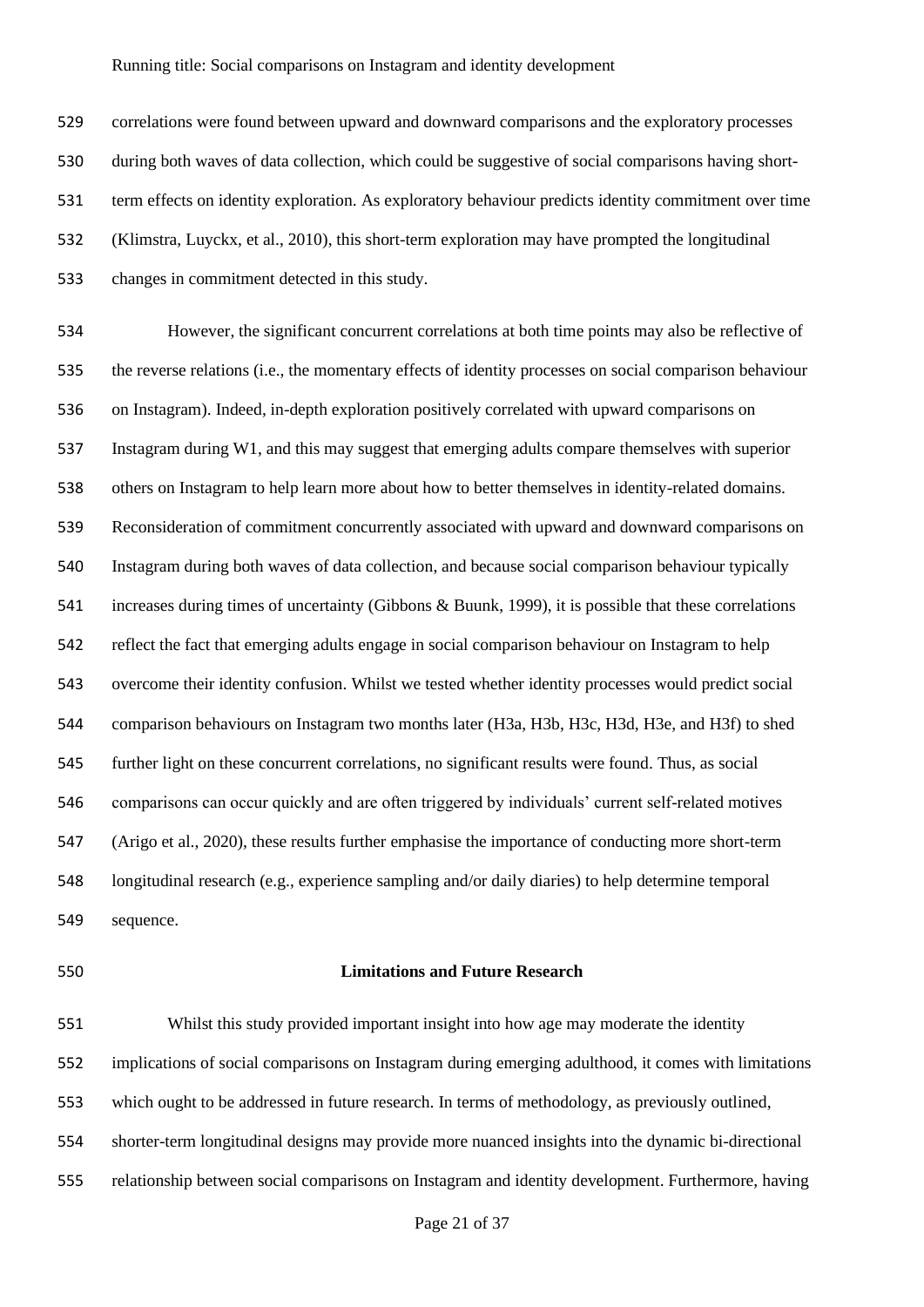only collected data over two time points, we were unable to distinguish within-person from between- person variance, and given the number of paths in our model, our sample size (*N* = 211) was relatively small. Larger samples and additional waves of data collection may provide more reliable results. Finally, in this study, we only collected data from emerging adults in full-time education. Whilst this was to ensure that the domains in which identity-related data were collected (i.e., education, politics, peer relationships, and romantic relationships) were salient in the lives of all participants, it is important to recognise that results may not replicate amongst emerging adults in full-time employment.

 As with all previous studies exploring the identity implications of social comparisons on SNSs, this investigation utilised domain-independent approaches to both social comparison behaviour and identity development. However, certain self-related domains are more prominent and/or idealised on Instagram (e.g., romantic relationships and physical appearance), and it is possible that social comparisons in these domains may have greater consequences for identity formation. As the relationship between global and domain-specific identity is often modest (Goossens, 2001), future research should examine how different aspects of identity are shaped by domain-specific social comparisons on Instagram (e.g., how comparisons related to educational achievement inform educational identity). It was not possible to align identity domain and social comparison behaviour in this study due the domain-independent nature of the scale used to measure social comparison behaviour on Instagram.

 Further research should also consider *who* emerging adults are comparing themselves to on Instagram. Indeed, comparisons with strangers (e.g., Chou & Edge, 2012) and those perceived as dissimilar to the self (e.g., Noon & Meier, 2019) on Instagram are more likely to have negative psycho-emotional consequences for young people, and it is therefore reasonable to assume that certain comparison targets tend to have more maladaptive implications for identity development. It would also be fruitful for researchers to consider the impact that social comparison motive (e.g., self-enhancement, self-evaluation, and self-improvement) may have on how social comparisons on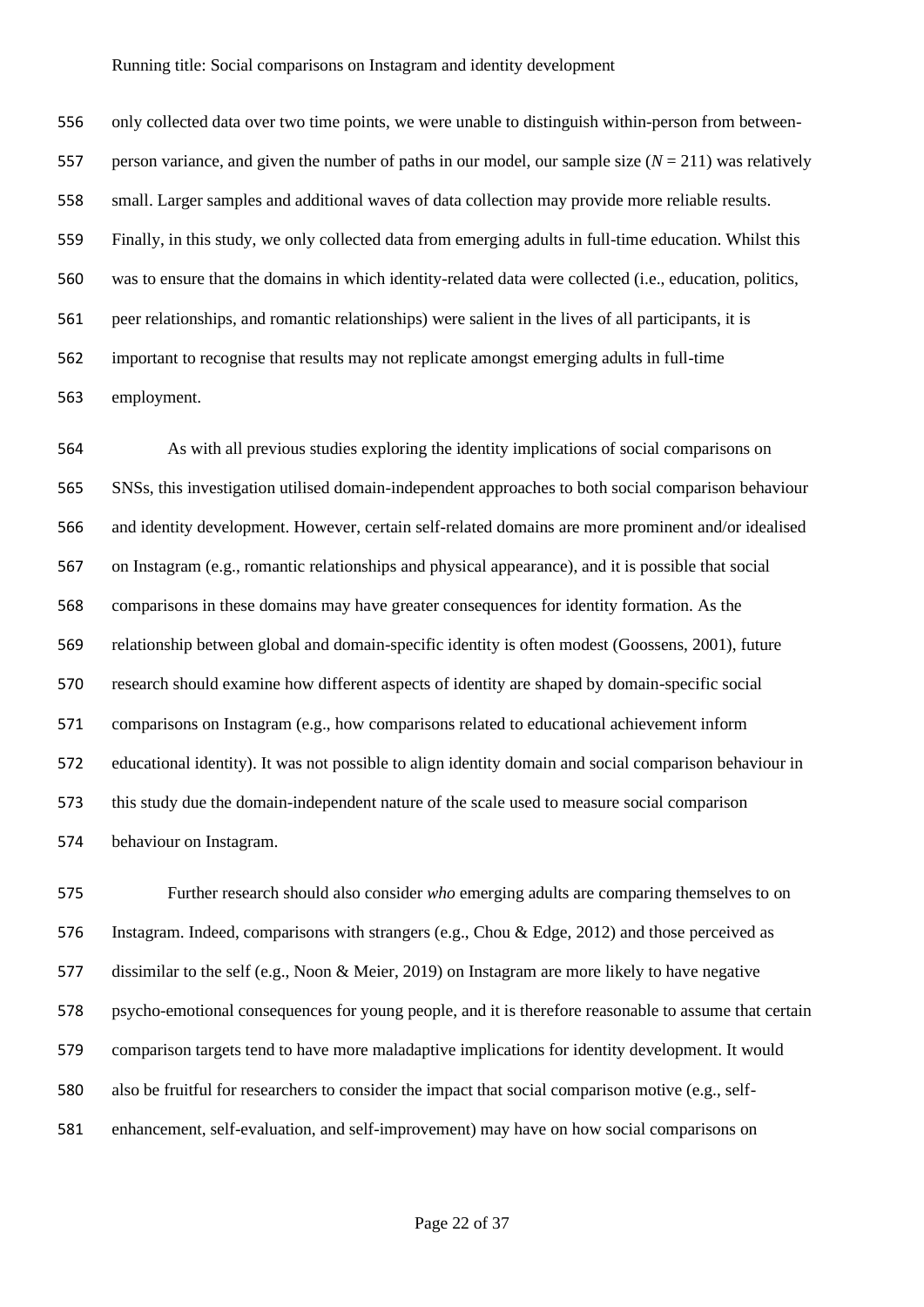Instagram inform identity development, as initial evidence suggests that opposing comparison motives can produce differing affective responses amongst emerging adults (Cramer et al., 2016). Finally, whilst this investigation shed light on how age may moderate the outcomes of social comparisons on Instagram, less is known about the drivers of social comparison behaviour on the platform. We predicted that identity processes may guide social comparison behaviour on Instagram, and although concurrent correlations suggested that there may be short-term effects, no longitudinal relationships were found. Given that evidence is accumulating which suggests that such behaviour can have negative implications for identity development and well-being during emerging adulthood, future research could consider the drivers of social comparisons on Instagram. Research may also consider more person-centered analyses to explore individual patterns in both upward and downward social comparison tendencies. By having a more nuanced understanding of what leads emerging adults to engage in potentially 'risky' social comparison behaviours, and how individuals differ in specific social comparison patterns, we will be better placed to support young people to successfully navigate the platform.

- 
- 

### **Conclusion**

 This investigation explored whether age moderated the longitudinal relationship between upward and downward comparisons on Instagram and identity processes during emerging adulthood. Whilst many of the hypothesised paths were not significant, age differences were found regarding how upward and downward comparisons on Instagram predicted commitment two months later: upward comparisons negatively associated with commitment for older emerging adults, and downward comparisons negatively associated with commitment for younger emerging adults. Results provide support for the notion that developmental factors may inform the identity implications of social comparison behaviour on Instagram, and therefore have important consequences for those supporting young people. Specifically, given emerging adults' differential susceptibility to media effects, a 'one-size-fits-all' approach to support is unlikely to provide the desired outcome. Rather,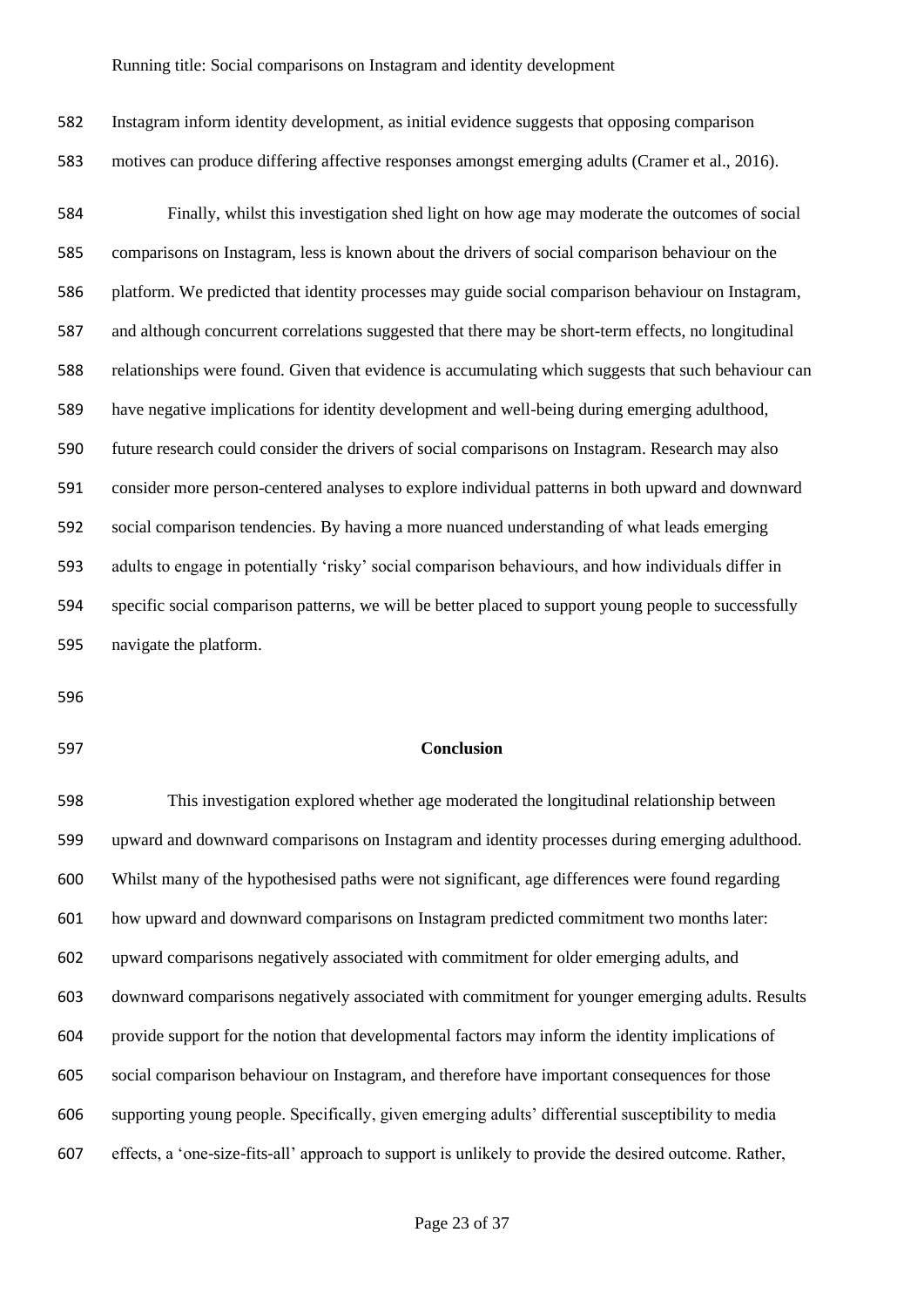- when attempting to support emerging adults to navigate Instagram in a way that is beneficial for
- identity formation, developmental sensitivity is required, and consideration should be given to the
- maturation of individual emerging adult Instagram users before providing guidance.

#### **References**

**Albarello, F., Crocetti, E., & Rubini, M. (2018).** I and us: A longitudinal study on the interplay of personal

and social identity in adolescence. *Journal of Youth and Adolescence, 47* (4), 689-702.

- <https://doi.org/10.1007/s10964-017-0791-4>
- Arigo, D., Mogle, J. A., Brown, M. M., Pasko, K., Travers, L., Sweeder, L., & Smyth, J. M. (2020). Methods 616
- to assess social comparison processes within persons in daily life: A scoping review. *Frontiers in*

*Psychology, 10,* Article 2909.<https://doi.org/10.3389/fpsyg.2019.02909>

At Bett, J. J. (2000). Emerging adulthood: A theory of development from the late teens through the twenties.

*American Psychologist, 55* (5), 469-480.<https://doi.org/10.1037/0003-066X.55.5.469>

**Batlett, C. P. & Gentile, D. A.** (2012). Attacking others online: The formation of cyberbullying in late

adolescence. *Psychology of Popular Media Culture, 1* (2), 123-135.<https://doi.org/10.1037/a0028113>

Becht, A. I., Nelemans, S. A., Branje, S. J. T., Vollebergh, W. A. M., & Meeus, W. H. J. (2021). Daily

identity dynamics in adolescence shaping identity in emerging adulthood: An 11-year longitudinal

study on continuity in development. *Journal of Youth and Adolescence*, *50*, 1616-1633.

<https://doi.org/10.1007/s10964-020-01370-3>

Blanton, H. (2001). Evaluating the self in the context of another: The three-selves model of social comparison

- assimilation and contrast. In G. B. Moskowitz (Ed.), *Cognitive social psychology: The Princeton*
- *symposium on the legacy and future of social cognition* (pp. 75-87). Erlbaum.

Burnell, K., George, M. J., Vollet, J. W., Ehrenreich, S. E., & Underwood, M. K. (2019). Passive social

networking site use and well-being: The mediating roles of social comparison and the fear of missing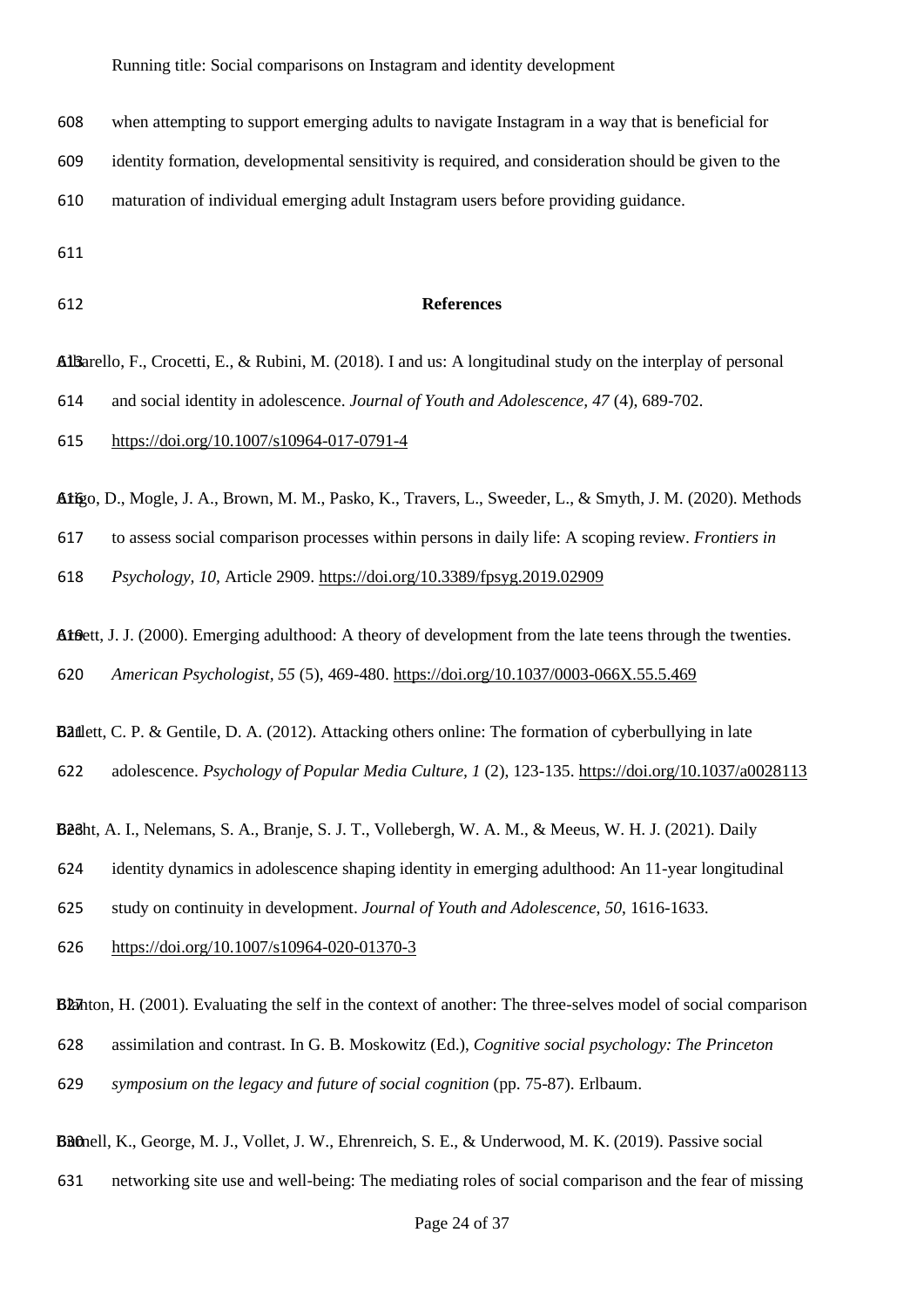- out. *Cyberpsychology: Journal of Psychosocial Research on Cyberspace, 13* (3), Article 5.
- <http://doi.org/10.5817/CP2019-3-5>

**BB** $\&$ er, B.,  $\&$  Kuiper, N. A. (2006). Relationships between the frequency of social comparisons and self-

- concept clarity, intolerance of uncertainty, anxiety, and depression. *Personality and Individual*
- *Differences, 41*, 167-176.<https://doi.org/10.1016/j.paid.2005.12.017>

Bunk, B. P., Collins, R. L., Taylor, S. E., VanYperen, N. W., & Dakof, G. A. (1990). The affective

consequences of social comparison: Either direction has its ups and downs. *Journal of Personality* 

*and Social Psychology, 59*, 1238-1249. <https://doi.org/10.1037/0022-3514.59.6.1238>

Byrne, B. M. (2010). 640 *Multivariate applications series. Structural equation modeling with AMOS: Basic* 

*concepts, applications, and programming* (2nd ed.). Routledge/Taylor & Francis Group.

**GA** $\partial u$ , H.-T.G. & Edge, N. (2012). "They are happier and having better lives than I am": The impact of using

Facebook on perceptions of others' lives. *Cyberpsychology, Behavior, and Social Networking, 15* (2),

117-121.<https://doi.org/10.1089/cyber.2011.0324>

 coran, K., Crusius, J., & Mussweiler, T. (2011). Social comparison: Motives, standards, and mechanisms. In D. Chadee (Ed.), *Theories in social psychology* (pp. 119-139). Wiley-Blackwell.

GA<sub>2</sub> mer, E. M., Song, H., & Drent, A. M. (2016). Social comparison on Facebook: Motivation, affective

consequences, self-esteem, and Facebook fatigue. *Computers in Human Behavior, 64*, 739-746.

<https://doi.org/10.1016/j.chb.2016.07.049>

 cetti, E. (2017). Self and identity formation as embedded in the social context. *Japanese Journal of Adolescent Psychology, 29*, 1-16. [https://doi.org/10.20688/jsyap.29.1\\_1](https://doi.org/10.20688/jsyap.29.1_1)

**G52** cetti, E., Rubini, M., & Meeus, W. (2008). Capturing the dynamics of identity formation in various ethnic

groups: Development and validation of a three-dimensional model. *Journal of Adolescence, 31* (2),

207-222.<https://doi.org/10.1016/j.adolescence.2007.09.002>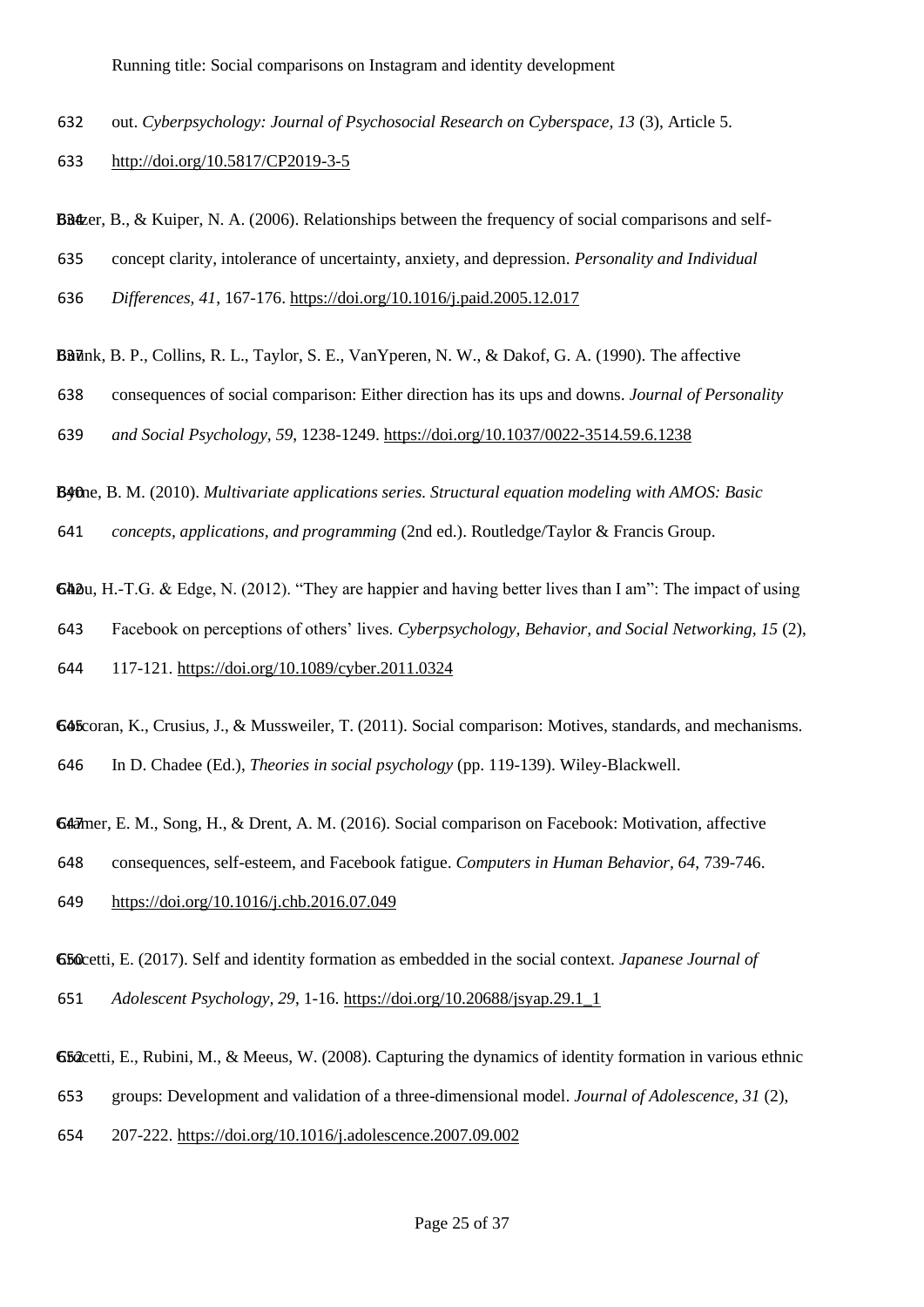G5 Scetti, E., Rubini, M., Berzonsky, M. D., & Meeus, W. (2009). Brief report: The Identity Style Inventory -

- Validation in Italian adolescents and college students. *Journal of Adolescence, 32* (2), 425-433.
- <https://doi.org/10.1016/j.adolescence.2008.04.002>
- G5&cetti, E., Schwartz, S., Fermani, A., & Meeus, W. (2010). The Utrecht Management of Identity
- Commitments Scale (U-MICS): Italian validation and cross-national comparisons. *European Journal*
- *of Psychological Assessment, 26* (3), 172-186.<https://doi.org/10.1027/1015-5759/a000024>

ss, S., & Markus, H. (1991). Possible selves across the life span. *Human Development, 34* (4), 230-255. <https://doi.org/10.1159/000277058>

Dimitrova, R., Crocetti, E., Buzea, C., Jordanov, V., Kosic, M., Tair, E., Taušová, J., van Cittert, N., & Uka,

- F. (2015). The Utrecht-management of identity commitments scale (U-MICS): Measurement
- invariance and cross-national comparisons of youth from seven European countries. *European*
- *Journal of Psychological Assessment, 32* (2), 119-127.<https://doi.org/10.1027/1015-5759/a000241>

Efikson, E. H. (1950). *Childhood and society*. W. W. Norton & Company.

- **Falk**enstrom, F., Solomonov, N., & Rubel, J. (2020). Using time-lagged panel data analysis to study
- mechanisms of change in psychotherapy research: Methodological recommendations. *Counselling*

*and Psychotherapy Research, 20* (3), 435-441.<https://doi.org/10.1002/capr.12293>

**Festinger, L.** (1954). A theory of social comparison processes. *Human Relations*, 7, 117-140.

- <https://doi.org/10.1177/001872675400700202>
- **Ei**Osetti, C., Palladino, B. E., Nocentini, A., & Menesini, E. (2020). Positive and negative experiences of living
- in Covid-19 pandemic: Analysis of Italian adolescents' narratives. *Frontiers in Psychology, 11*,
- Article 599531.<https://doi.org/10.3389/fpsyg.2020.599531>

 $\overline{\text{E}}\vec{\mu}$  60 , E., & Eggermont, S. (2017). Browsing, posting, and liking on Instagram: The reciprocal relationships

- between different types of Instagram use and adolescents' depressed mood. *Cyberpscyhology,*
- *Behavior, and Social Networking, 20*, 603-609.<https://doi.org/10.1089/cyber.2017.0156>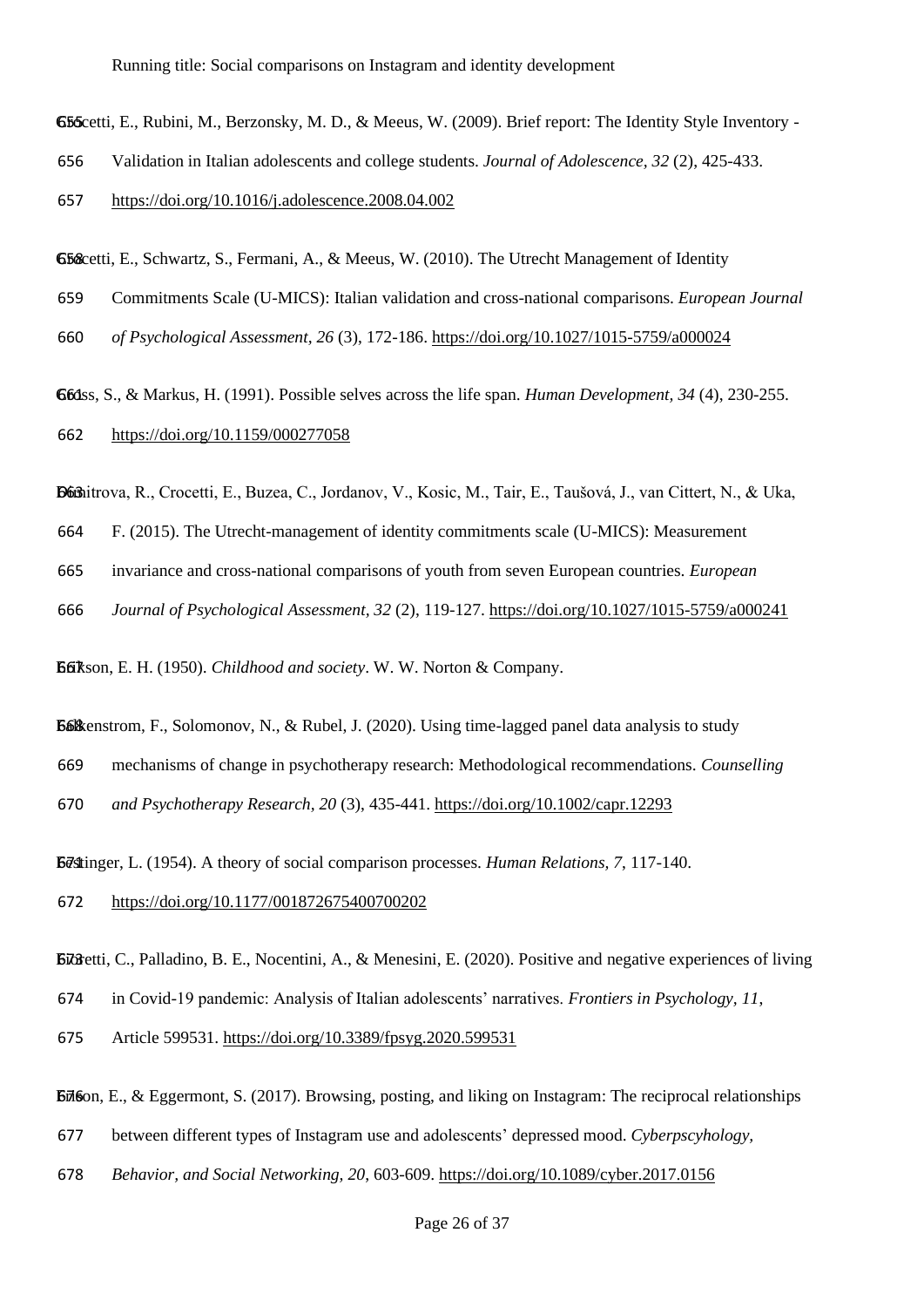Gemani, A., Buratta, L., Delvecchio, E., & Mazzeschi, C. (2020). Emerging adults and COVID-19: The role

680 of individualism-collectivism on perceived risks and psychological maladjustment. *International* 

681 *Journal of Environmental Research and Public Health, 17* (10), 3497.

682 https://doi.org/10.3390/ijerph17103497

**G&B**bons, F. X., & Buunk, B. P. (1998). Constructing a directional measure of comparison preference 684 [Unpublished manuscript].

G&Bbons, F. X., & Buunk, B. P. (1999). Individual differences in social comparison: Developmental of a scale

686 of social comparison orientation. *Journal of Personality and Social Psychology, 76*, 129-142.

687 <https://doi.org/10.1037/0022-3514.76.1.129>

G&Sssens, L. (2001). Global versus domain-specific statuses in identity research: A comparison of two self-689 report measures. *Journal of Adolescence, 24*, 681-699.<https://doi.org/10.1006/jado.2001.0438>

Girlbothof, H., Siero, F. & Buunk, A. (2007). Doing worse, but feeling happy: Social comparison and

691 identification in response to upward and downward targets. *Revue internationale de psychologie* 

692 *sociale, 20*, 125-143. [https://www.cairn.info/revue-internationale-de-psychologie-sociale-2007-1-](https://www.cairn.info/revue-internationale-de-psychologie-sociale-2007-1-page-125.htm)

693 [page-125.htm](https://www.cairn.info/revue-internationale-de-psychologie-sociale-2007-1-page-125.htm)

G94 er, J., & Vaughan-Johnston, T. I. (2018). Social comparisons (upward and downward). In V. Zeigler-Hill

695 & T. Schackelford (Eds.), *Encyclopedia of personality and individual differences* (pp. 1-5). Springer

696 International Publishing. [https://doi.org/10.1007/978-3-319-28099-8\\_1912-1](https://doi.org/10.1007/978-3-319-28099-8_1912-1)

Hair, J. F. Jr., Black, W. C., Babin 697 , B. J., & Anderson, R. E. (2014). *Multivariate data analysis* (7th ed.). 698 Pearson Education Limited.

**Hatter, S. (1999).** The construction of the self: A developmental perspective. Guilford Press.

 $H\Omega$ tano, K., Sugimura, K., & Crocetti, E. (2016). Looking at the dark and bright sides of identity formation:

701 New insights from adolescents and emerging adults in Japan. *Journal of Adolescence, 47*, 156-168.

702 <https://doi.org/10.1016/j.adolescence.2015.09.008>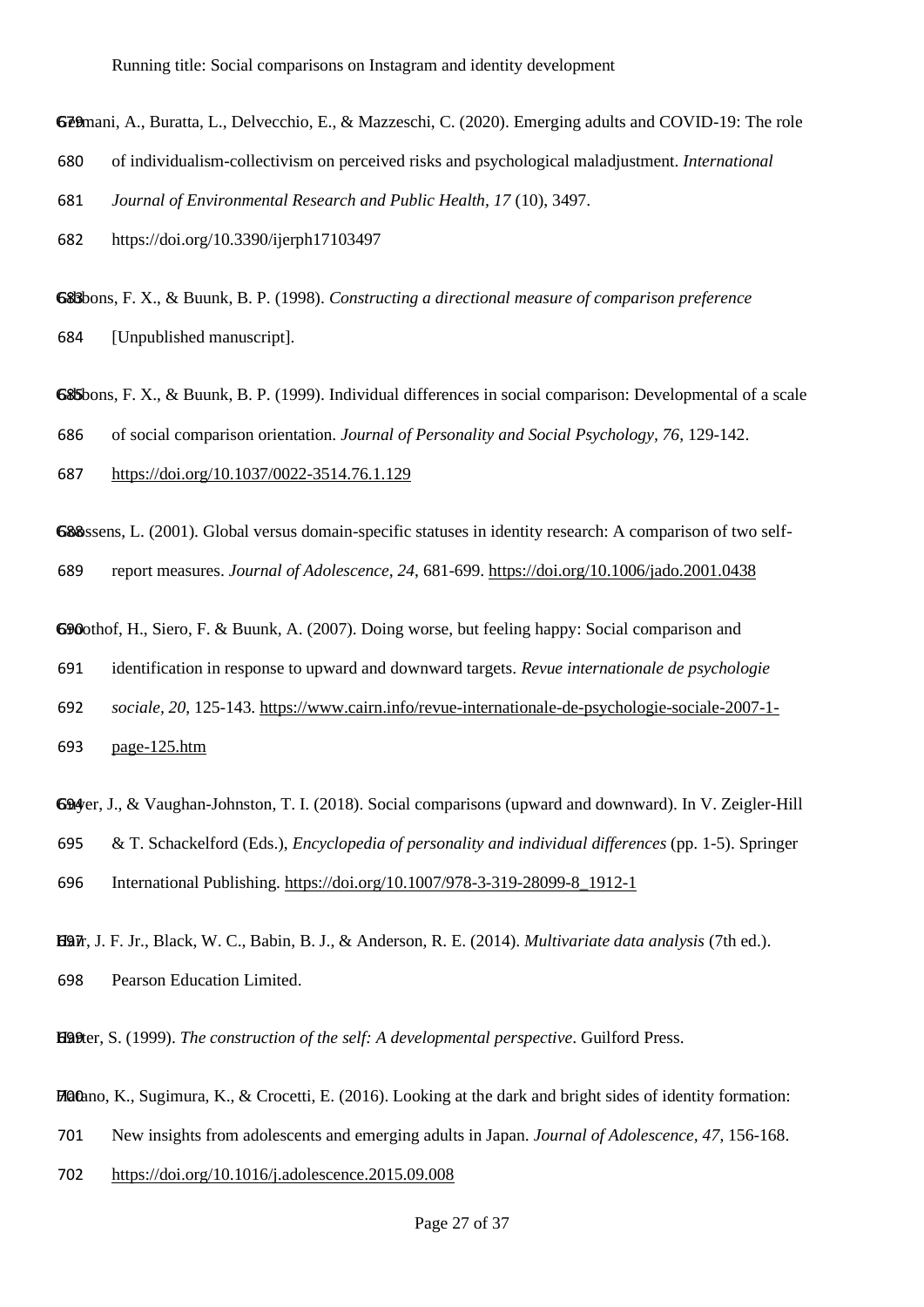Heckhausen, J., & Krueger, J. (1993). 703 Developmental expectations for the self and most other people: Age

- grading in three functions of social comparison. *Developmental Psychology, 29* (3), 539-548.
- <https://doi.org/10.1037/0012-1649.29.3.539>

 $H$ <sub>066</sub> $chi$ , A. (2011). Vocational identity as a mediator of the relationship between core self-evaluations and life

- and job satisfaction. *Applied Psychology: An International Review, 60* (4), 622-644.
- <https://doi.org/10.1111/j.1464-0597.2011.00450.x>

 $H$ <sup>04</sup> bert, R. L., & Park, E. (2020). Conceptualizing, organizing, and positing moderation in communication

- research. *Communication Theory, 30* (3), 227-246.<https://doi-org.eres.qnl.qa/10.1093/ct/qtz006>
- $H_1$  Y., Manikonda, L., & Kambhampati, S. (2014). What we Instagram: A first analysis of Instagram photo
- content and user types. In Association for the Advancement of Artificial Intelligence (Ed.), *Eighth*
- *international AAAI conference on weblogs and social media* (pp. 595-598). The AAAI Press.

<https://www.aaai.org/ocs/index.php/ICWSM/ICWSM14/paper/viewFile/8118/8087>

Ipsos MORI. (2020). Technology Tracker Data Book.

[https://www.ipsos.com/sites/default/files/ct/publication/documents/2020-](https://www.ipsos.com/sites/default/files/ct/publication/documents/2020-04/tech_tracker_q1_2020.pdf)

[04/tech\\_tracker\\_q1\\_2020.pdf](https://www.ipsos.com/sites/default/files/ct/publication/documents/2020-04/tech_tracker_q1_2020.pdf)

 $J4aBg$ , S., & Ngien, A. (2020). The effects of Instagram use, social comparison, and self-esteem on social

anxiety: A survey study in Singapore. *Social Media + Society, 6* (2), 1-10.

<https://doi.org/10.1177/2056305120912488>

**Klimstra, T. A., Hale, W. W., Raaijmakers, Q. A. W., Branje, S. J. T, & Meeus, W. H. J. (2010). Identity** 

- formation in adolescence: Change or stability? *Journal of Youth and Adolescence, 39* (2), 150-162.
- <https://doi.org/10.1007/s10964-009-9401-4>
- Klimstra, T. A., Luyckx, K., Hale, W. A. III, Frijns, T., van Lier, P. A. C., & Meeus, W. H. J. (2010). Short-
- term fluctuations in identity: Introducing a micro-level approach to identity formation. *Journal of*
- *Personality and Social Psychology, 99*, 191-202.<https://doi.org/10.1037/a0019584>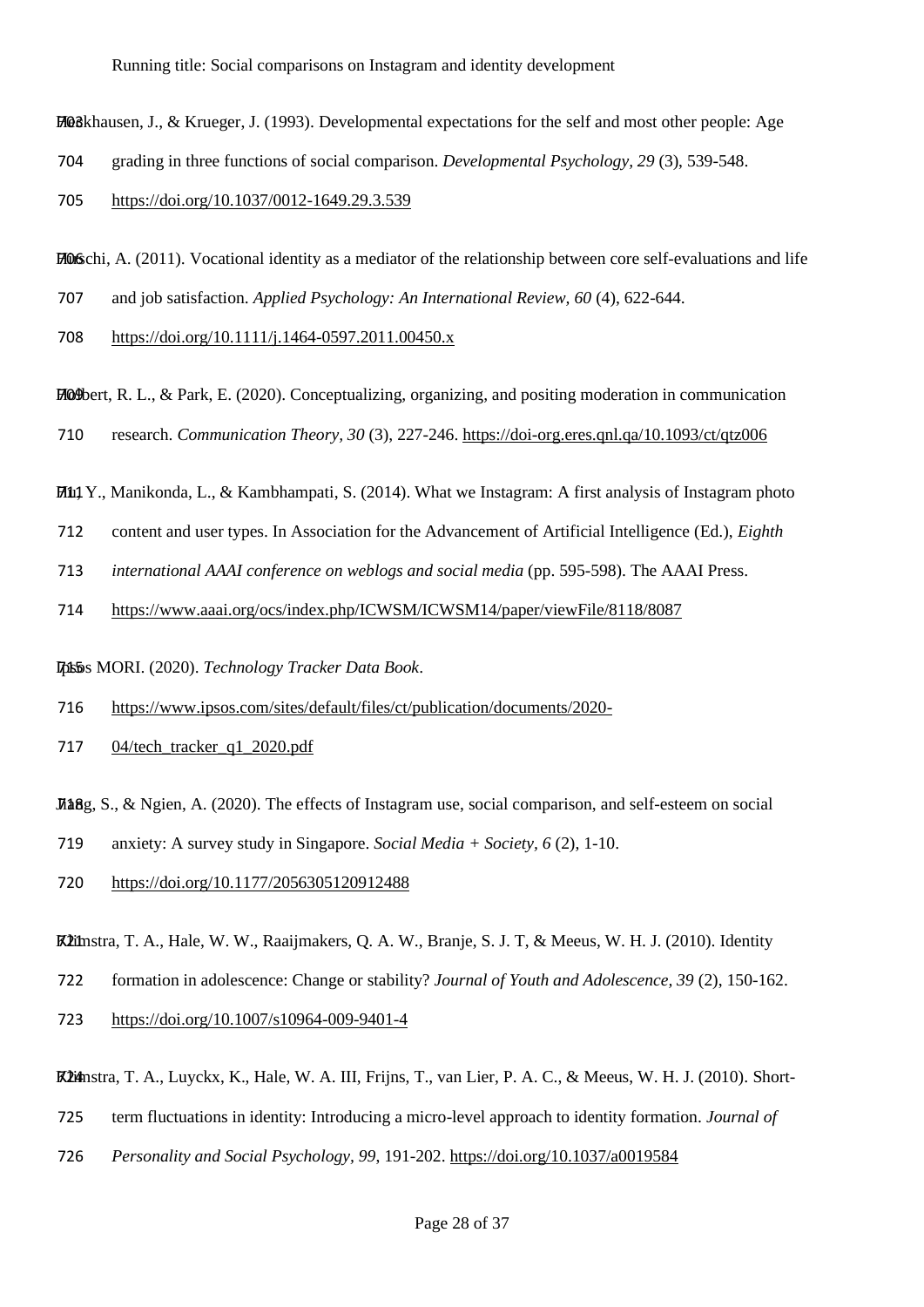LERItsa, E., Benjamin, K. S., Chun, S. K., Skalisky, J., Hammond, L. E., & Mezulis, A. H. (2020). Loneliness

- 728 among young adults during COVID-19 pandemic: The mediational roles of social media use and
- 729 social support seeking. *Journal of Social and Clinical Psychology, 39* (8), 708-726.
- 730 https://doi.org/10.1521/jscp.2020.39.8.708

Let, S. Y. (2014). How do people compare themselves with others on social network sites?: The case of

732 Facebook. *Computers in Human Behavior, 32*, 253-260.<https://doi.org/10.1016/j.chb.2013.12.009>

LBB G., Wen, Z., Marsh, H. W., & Lin, H. (2010). Structural equation models of latent interactions:

734 Clarification of orthogonalizing and double-mean-centering strategies. *Structural Equation Modeling:* 

735 *A Multidisciplinary Journal, 17* (3), 374-391.<https://doi.org/10.1080/10705511.2010.488999>

LaG Q., Zhou, Z., Yang, X., Niu, G., Tian, Y., & Fan, C. (2017). Upward social comparison on social network

737 sites and depressive symptoms: A moderated mediation model of self-esteem and optimism.

738 *Personality and Individual Differences, 113*, 223-228.<https://doi.org/10.1016/j.paid.2017.03.037>

LBORwood, P. (2002). Could it happen to you? Predicting the impact of downward comparisons on the self.

740 *Journal of Personality and Social Psychology, 82* (3), 343-358[. https://doi.org/10.1037/0022-](https://doi.org/10.1037/0022-3514.82.3.343)

741 [3514.82.3.343](https://doi.org/10.1037/0022-3514.82.3.343)

LACKwood, P., & Kunda, Z. (1997). Superstars and me: Predicting the impact of role models on the self. 743 *Journal of Personality and Social Psychology, 73*, 91-103.<https://doi.org/10.1037/0022-3514.73.1.91>

Lutyckx, K., Klimstra, T. A., Duries, B., Van Petegam, S., & Beyers, W. (2013). Personal identity processes

745 from adolescence through the late 20s: Age trends, functionality, and depressive symptoms. *Social* 

746 *Development, 22* (4), 701-721.<https://doi.org/10.1111/sode.12027>

Matsunaga, M. (2008). Item 747 parceling in structural equation modeling: A primer. *Communication Methods*  748 *and Measures, 2* (4), 260-293.<https://doi.org/10.1080/19312450802458935>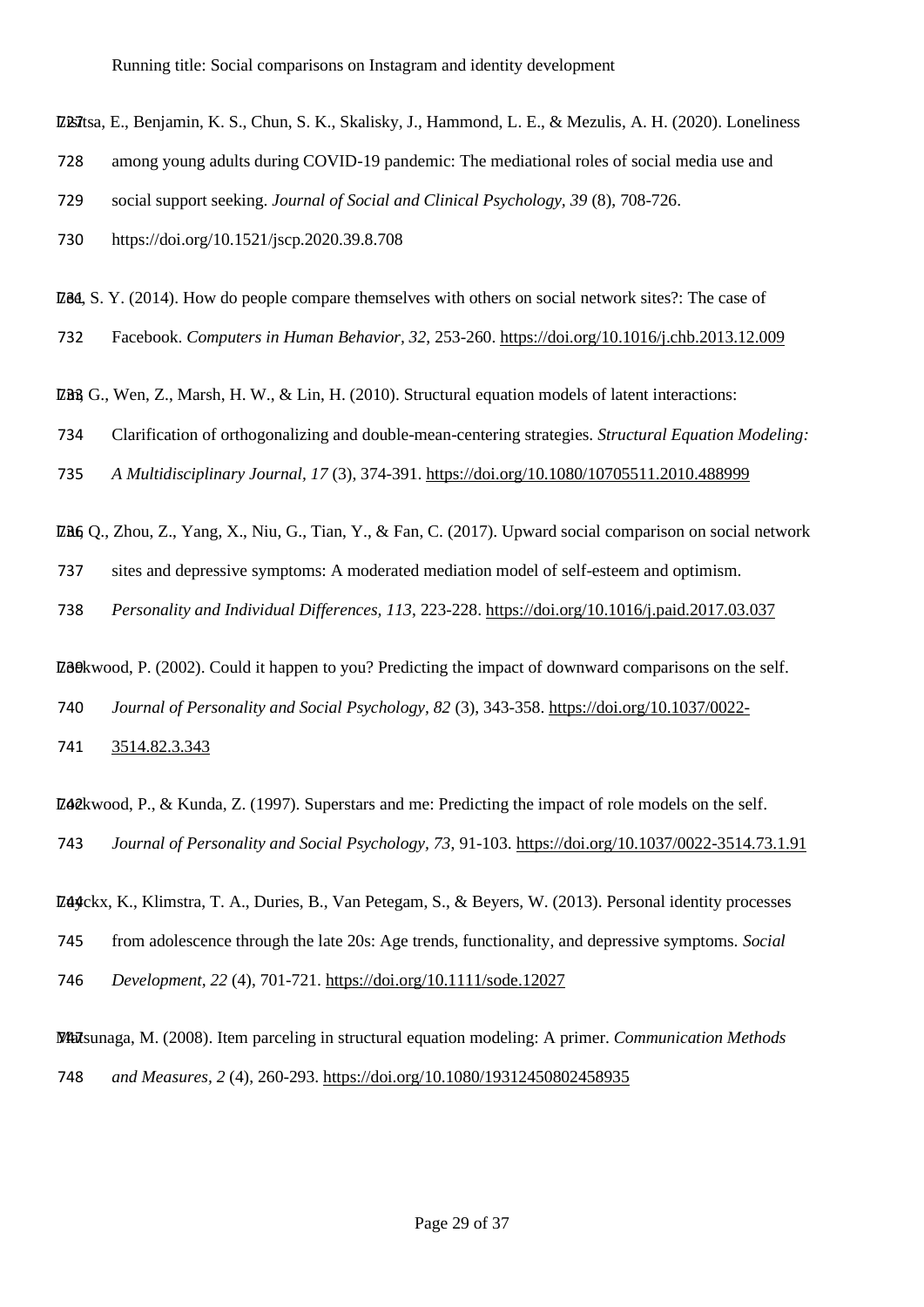Meger, A., Gilbert, A., Börner, S., & Possler, D. (2020). Instagram inspiration: How upward comparison on

- social network sites can contribute to well-being. *Journal of Communication, 70* (5), 723-743.
- <https://doi.org/10.1093/joc/jqaa025>

**Michinov, E., & Michinov, N. (2001). The similarity hypothesis: a test of the moderating role of social** 

- comparison orientation. *European Journal of Social Psychology, 31*, 549-555.
- <https://doi.org/10.1002/ejsp.78>
- Midgley, C., Thai, S., Lockwood, P., Kovacheff, C., & Page-Gould, E. (2020). When every day is a high

school reunion: Social media comparisons and self-esteem. *Journal of Personality and Social* 

*Psychology*, *121* (2), 285-307.<https://doi.org/10.1037/pspi0000336>

Mittal, V. A., Dean, D. J. & Pelletier, A. (2013). Internet addiction and psychotic 758 -like. *Early Intervention in Psychiatry, 7*, 261-269[. https://doi.org/10.1111/j.1751-7893.2012.00390.x](https://doi.org/10.1111/j.1751-7893.2012.00390.x)

W60 sunbul, U., Crocetti, E., Cok, F., & Meeus, W. (2014). Brief report: The Utrecht-Management of Identity

Commitments Scale (U-MICS): Gender and age measurement invariance and convergent validity of

the Turkish version. *Journal of Adolescence, 37* (6), 799-805.

<https://doi.org/10.1016/j.adolescence.2014.05.008>

Nother, E. J. & Meier, A. (2019). Inspired by friends: Adolescents' network homophily moderates the

- relationship between social comparison, envy, and inspiration on Instagram. *Cyberpsychology,*
- *Behavior, and Social Networking, 22 (*12), 787-793. <http://doi.org/10.1089/cyber.2019.0412>

Noon, E. J., Schuck, L. A., Gutu, S. M., Sahin, B., Vujovic, B. & Aydin, Z. (2021). To compare, or not to

- compare? Age moderates the relationship between social comparisons on Instagram and identity
- processes during adolescence and emerging adulthood. *Journal of Adolescence, 93*, 134-145.
- <https://doi.org/10.1016/j.adolescence.2021.10.008>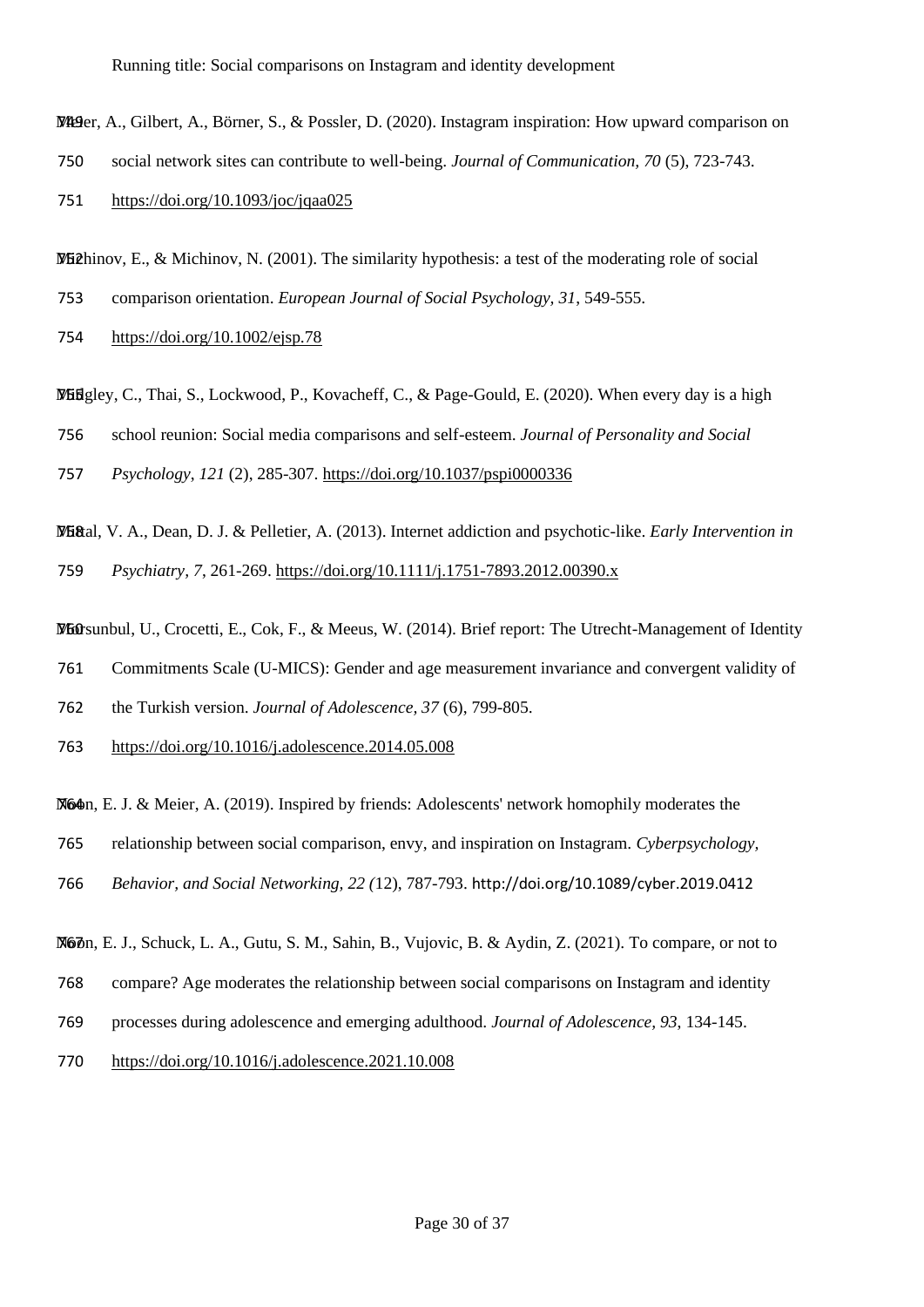- Noon, E. 771 J. (2020). Compare and despair or compare and explore? Instagram social comparisons of ability and
- 772 opinion predict adolescent identity development. *Cyberpsychology: Journal of Psychosocial Research*
- 773 *on Cyberspace, 14* (2), Article 1. <https://doi.org/10.5817/CP2020-2-1>

**OFCOM.** (2021). Adults' Media Use and Attitudes Report 2020/21.

775 https://www.ofcom.org.uk/ data/assets/pdf file/0026/217835/adults-media-use-and-attitudes-report-

776 [2020-21-chart-pack.pdf](https://www.ofcom.org.uk/__data/assets/pdf_file/0026/217835/adults-media-use-and-attitudes-report-2020-21-chart-pack.pdf)

Per, J. W. & McAuslan, P. (2016). Self-doubt during emerging adulthood: The conditional mediating

778 influence of mindfulness. *Emerging Adulthood, 4* (3), 176-185.

- 779 <https://doi.org/10.1177/2167696815579828>
- $R80u$ , S., Roth, M., & Haragus, T. (2014). Emerging adulthood in Romania: Comparison between the
- 781 perceptions twelfth graduates and students about maturity. *Procedia - Social and Behavioral Sciences,*

782 *149*, 803-807.<https://doi.org/10.1016/j.sbspro.2014.08.318>

R83 enthal -von der Pütten, A. M., Hastall, M. R., Köcher, S., Meske, C., Heinrich, T., Labrenz, F., &

- 784 Ocklenburg, F. (2019). "Likes" as social rewards: Their role in online social comparison and
- 785 decisions to like other people's selfies. *Computers in Human Behavior, 92,* 76-86.

786 <https://doi.org/10.1016/j.chb.2018.10.017>

**SC**R ermelleh Engel, K., Moosbrugger, H., & Muller, H. (2003). Evaluating the fit of structural equation

- 788 models: Tests of significance and descriptive goodness-of-fit measures. *Methods of Psychological*
- 789 *Research, 8* (2), 23-74.<https://www.dgps.de/fachgruppen/methoden/mpr-online/>
- **SOD**reurs, L., & Vandenbosch, L. (2021). Introducing the Social Media Literacy (SMILE) model with the case
- 791 of the positivity bias on social media. *Journal of Children and Media, 15* (3), 320-337.
- 792 https://doi.org/10.1080/17482798.2020.1809481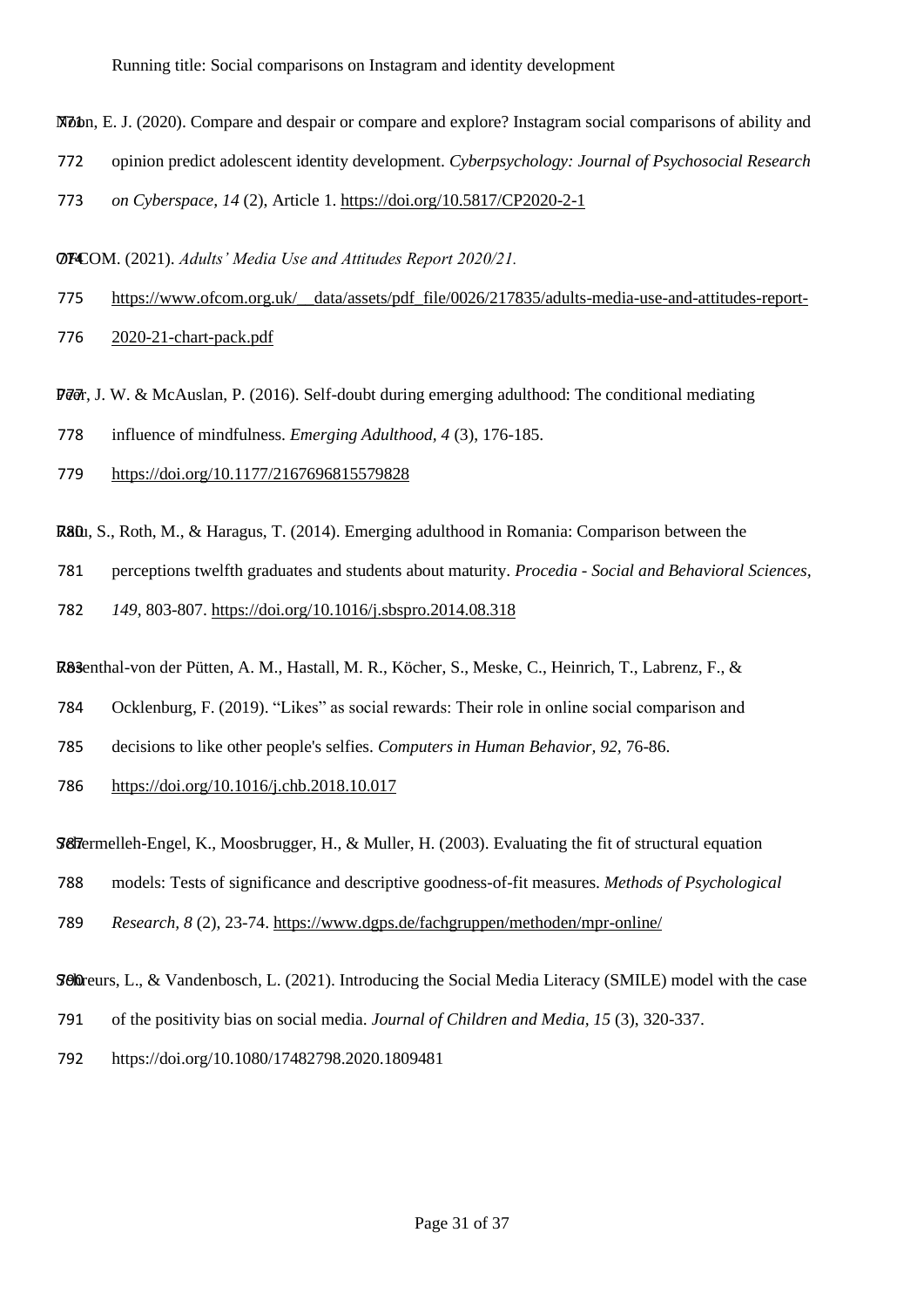SCHubach E., Zimmermann, J., Noack, P., & Neyer, F. J. (2017). Short forms of the Utrecht-Management of

- 794 Identity Commitments Scale (U-MICS) with the domains of job, romantic relationship, and region.
- 795 *Journal of Adolescence, 54*, 104-109.<https://doi.org/10.1016/j.adolescence.2016.11.012>

**SMIGHT**, R. H. (2000). Assimilative and contrastive emotional reactions to upward and downward social

- 797 comparisons. In J. Suls & L. Wheeler (Eds.), *The Plenum series in social/clinical psychology.*
- 798 *Handbook of social comparison: Theory and research* (pp. 173-200). Kluwer Academic Publishers.

SOPer, D. (2022). A-priori Sample Size Calculator for Structural Equation Models.

800 <https://www.danielsoper.com/statcalc/calculator.aspx?id=89>

**Sc**apel, D. A., & Koomen, W. (2000). Distinctiveness of others, mutability of selves: Their impact on self-

- 802 evaluations. *Journal of Personality and Social Psychology, 79* (6), 1068-1087.
- 803 <https://doi.org/10.1037/0022-3514.79.6.1068>

Stapleton, P., Luiz, G., Chatwin, H. (2017). Generation validation: The role of social comparison in use of

805 Instagram among emerging adults. *Cyberpsychology, Behavior, and Social Networking, 20*, 142-149.

- 806 <https://doi.org/10.1089/cyber.2016.0444>
- **SG**Ers, M. N., Wickham, R. E., & Acitelli, L. K. (2014). Seeing everyone else's highlight reels: How
- 808 Facebook usage is linked to depressive symptoms. *Journal of Social and Clinical Psychology, 33* (8),
- 809 701-731.<https://doi.org/10.1521/jscp.2014.33.8.701>
- **Suls**, J., Martin, R., & Wheeler, L. (2002). Social Comparison: Why, with whom, and with what effect?
- 811 *Current Directions in Psychological Science, 11* (5), 159-163. [https://doi.org/10.1111/1467-](https://doi.org/10.1111/1467-8721.00191)
- 812 [8721.00191](https://doi.org/10.1111/1467-8721.00191)

Syed, M. (2015). Emerging adulthood: Developmental stage, theory, or nonsense? In J. J. Arnett (Ed.), 813 *The* 

814 *Oxford Handbook of Emerging Adulthood* (pp. 11-25). New York: Oxford University Press.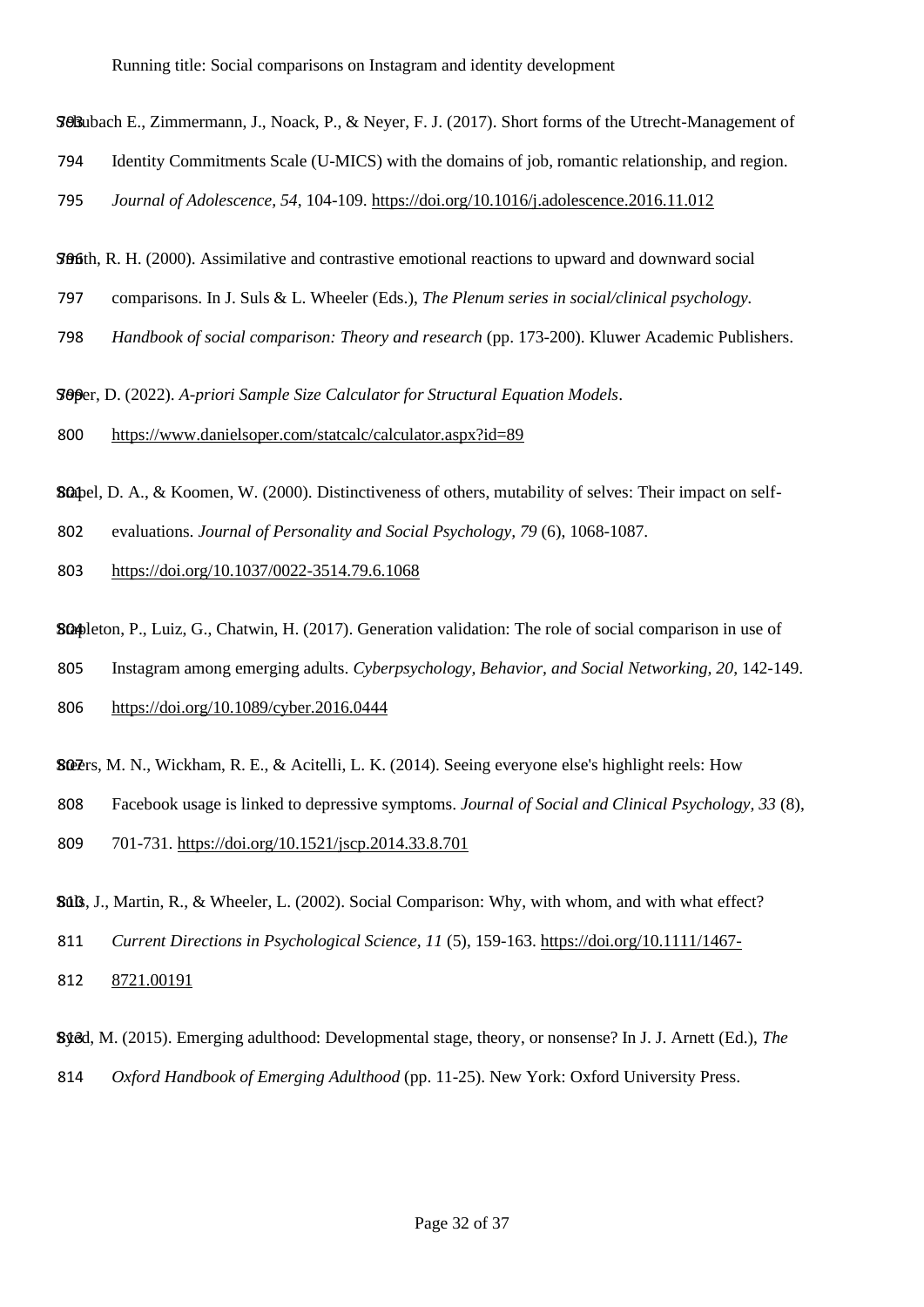845 Oosten, J., & Vandenbosch, L. (2020). Predicting the willingness to engage in non-consensual forwarding

816 of sexts: The role of pornography and instrumental notions of sex. *Archives of Sexual Behavior, 49*

817 (4), 1121-1132. https://doi.org/10.1007/s10508-019-01580-2

Valkenburg, P. M. & Peter, J. (2013 818 a). The differential susceptibility to media effects model. *Journal of*  819 *Communication*, *63* (2), 221-243.<https://doi.org/10.1111/jcom.12024>

Valkenberg, P. M. & Peter, J. (2013b). Five challenges for the future of media 820 -effects research. *International*  821 *Journal of Communication, 7*, 197-215.

822 [https://ijoc.org/index.php/ijoc/article/viewFile/1962/849#:~:text=Finally%2C%20we%20present%20f](https://ijoc.org/index.php/ijoc/article/viewFile/1962/849#:~:text=Finally%2C%20we%20present%20five%20challenges,4)%20a%20broader%20recognition%20of)

823 [ive%20challenges,4\)%20a%20broader%20recognition%20of](https://ijoc.org/index.php/ijoc/article/viewFile/1962/849#:~:text=Finally%2C%20we%20present%20five%20challenges,4)%20a%20broader%20recognition%20of)

V24 duyn, P., Gugushvili,, Massar, K., Täht, K., & Kross, E. (2020). Social comparison on social networking

825 sites. *Current Opinion in Psychology, 36*, 32-37[. https://doi.org/10.1016/j.copsyc.2020.04.002](https://doi.org/10.1016/j.copsyc.2020.04.002)

Vogel, E. A., Rose, J. P., Roberts, L. R., & Eckles K. (2014). Social comparison, social media, and self-

827 esteem. *Psychology of Popular Media Culture, 3* (4), 206-222.<http://doi.org/10.1037/ppm0000047>

Vosylis, R., Erentaitė, R., & Crocetti, E. (2018). Global versus domain-specific identity processes: Which

829 domains are more relevant for emerging adults? *Emerging Adulthood, 6*, 32-41.

830 <https://doi.org/10.1177/2167696817694698>

Wang, J., Wang, H., Gaskin, J. & Hawk, S. (2017). The mediating roles of upward social comparison and self-

832 esteem and the moderating role of social comparison orientation in the association between social

833 networking site usage and subjective well-being. *Frontiers in Psychology, 8*, 1-9.

834 <https://doi.org/10.3389/fpsyg.2017.00771>

Wheeler, L. (1966). Motivation as a determinant of upward comparison. *Journal of Experimental Social* 836 *Psychology, 1*, 27-31. [https://doi.org/10.1016/0022-1031\(66\)90062-X](https://doi.org/10.1016/0022-1031(66)90062-X)

WIMS, T. A. (1981). Downward comparison principles in social psychology. Psychological Bulletin, 90 (2),

838 245-271.<https://doi.org/10.1037/0033-2909.90.2.245>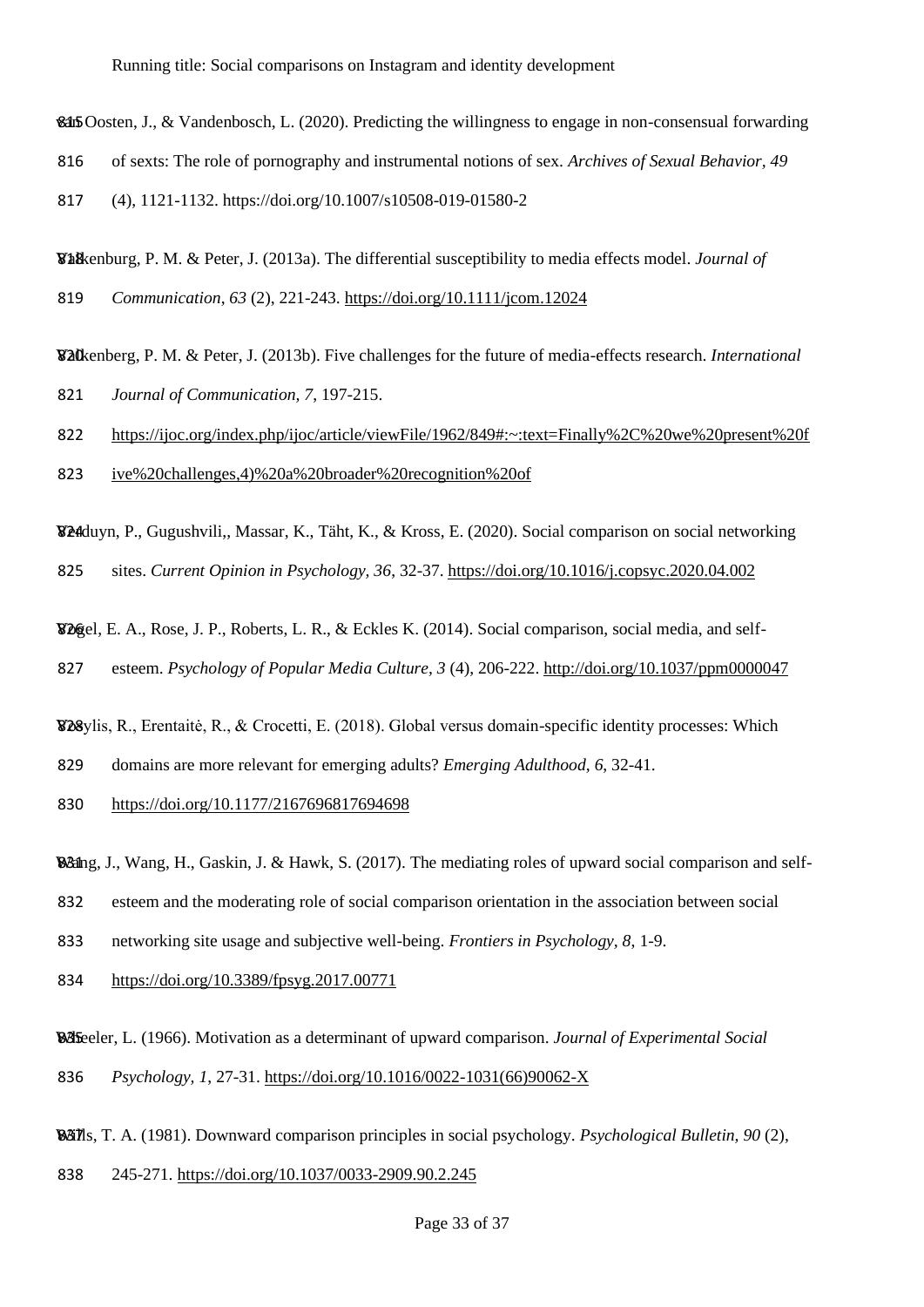- Yang, C. (2021). Social media social comparison and identity processing styles: Perceived social pressure to 839
- be responsive and rumination as mediators. *Applied Developmental Science*. Advanced online
- publication.<https://doi.org/10.1080/10888691.2021.1894149>
- Yang, C., Holden, S. M. & Carter, M. D. K. (2017). Emerging adults' social media self-presentation and
- identity development at college transition: Mindfulness as a moderator. *Journal of Applied*
- *Developmental Psychology, 52*, 212-221.<https://doi.org/10.1016/j.appdev.2017.08.006>
- Yang, C., Holden, S. M., & Carter, M. D. K. (2018). Social media social comparison of ability (but not 845
- opinion) predicts lower identity clarity: Identity processing style as a mediator. *Journal of Youth and*
- *Adolescence, 47,* 2114-2128.<https://doi.org/10.1007/s10964-017-0801-6>
- Yang, C., Holden, S. M., Carter, M. D. K., & Webb, J. J. (2018). Social media social comparison and identity 848
- distress at the college transition: A dual-path model. *Journal of Adolescence, 69*, 92-102.
- <https://doi.org/10.1016/j.adolescence.2018.09.007>

| 851 |  |  |  |
|-----|--|--|--|
| 852 |  |  |  |
| 853 |  |  |  |
| 854 |  |  |  |
| 855 |  |  |  |
| 856 |  |  |  |
| 857 |  |  |  |
| 858 |  |  |  |
| 859 |  |  |  |
| 860 |  |  |  |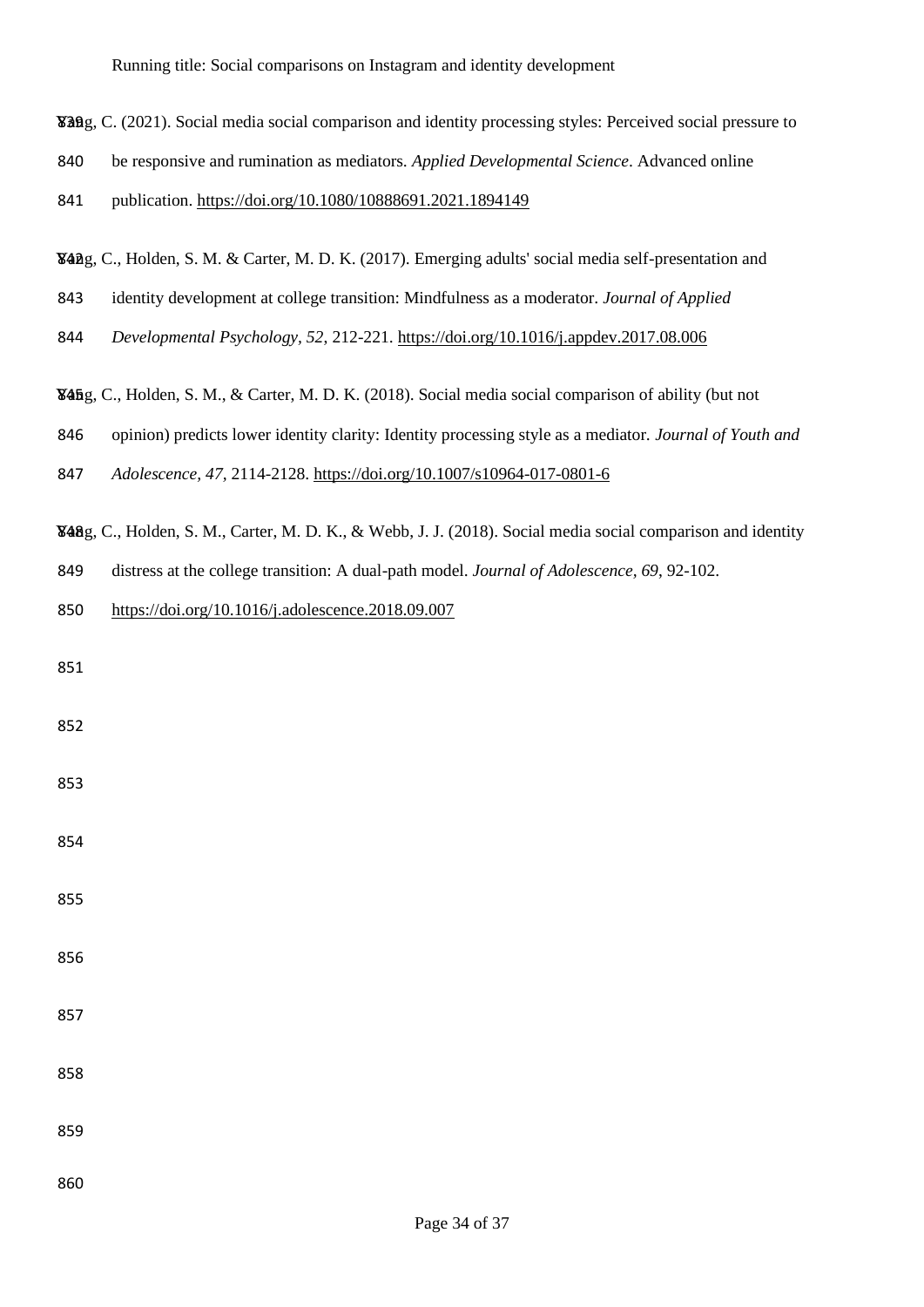|                                                                      | <b>Factor Loadings</b> |                |
|----------------------------------------------------------------------|------------------------|----------------|
|                                                                      | W1                     | W <sub>2</sub> |
| Upward Comparison                                                    |                        |                |
| When using Instagram, I compare myself with others who have better   | .89                    | .84            |
| personal lives than I do                                             |                        |                |
| When using Instagram, I compare myself with others who are more      | .86                    | .78            |
| socially skilled (e.g., more popular) than I am                      |                        |                |
| When using Instagram, I compare myself with others performing better | .84                    | .92            |
| (e.g., at home, work, school, or wherever) than I am                 |                        |                |
| When using Instagram, I compare myself with others who have          | .87                    | .91            |
| accomplished more in life than I have                                |                        |                |
| Downward Comparison                                                  |                        |                |
| When using Instagram, I compare myself with others who have worse    | .83                    | .85            |
| personal lives than I do                                             |                        |                |
| When using Instagram, I compare myself with others who are less      | .83                    | .82            |
| socially skilled (e.g., less popular) than I am                      |                        |                |
| When using Instagram, I compare myself with others performing worse  | .92                    | .95            |
| (e.g., at home, work, schools, or wherever) than I am                |                        |                |
| When using Instagram, I compare myself with others who have          | .93                    | .96            |
| accomplished less in life than I have                                |                        |                |
|                                                                      |                        |                |

| 861 | Table 1. The Upward and Downward Social Comparisons on Instagram scale (UDSCI) |  |  |  |  |
|-----|--------------------------------------------------------------------------------|--|--|--|--|
|-----|--------------------------------------------------------------------------------|--|--|--|--|

862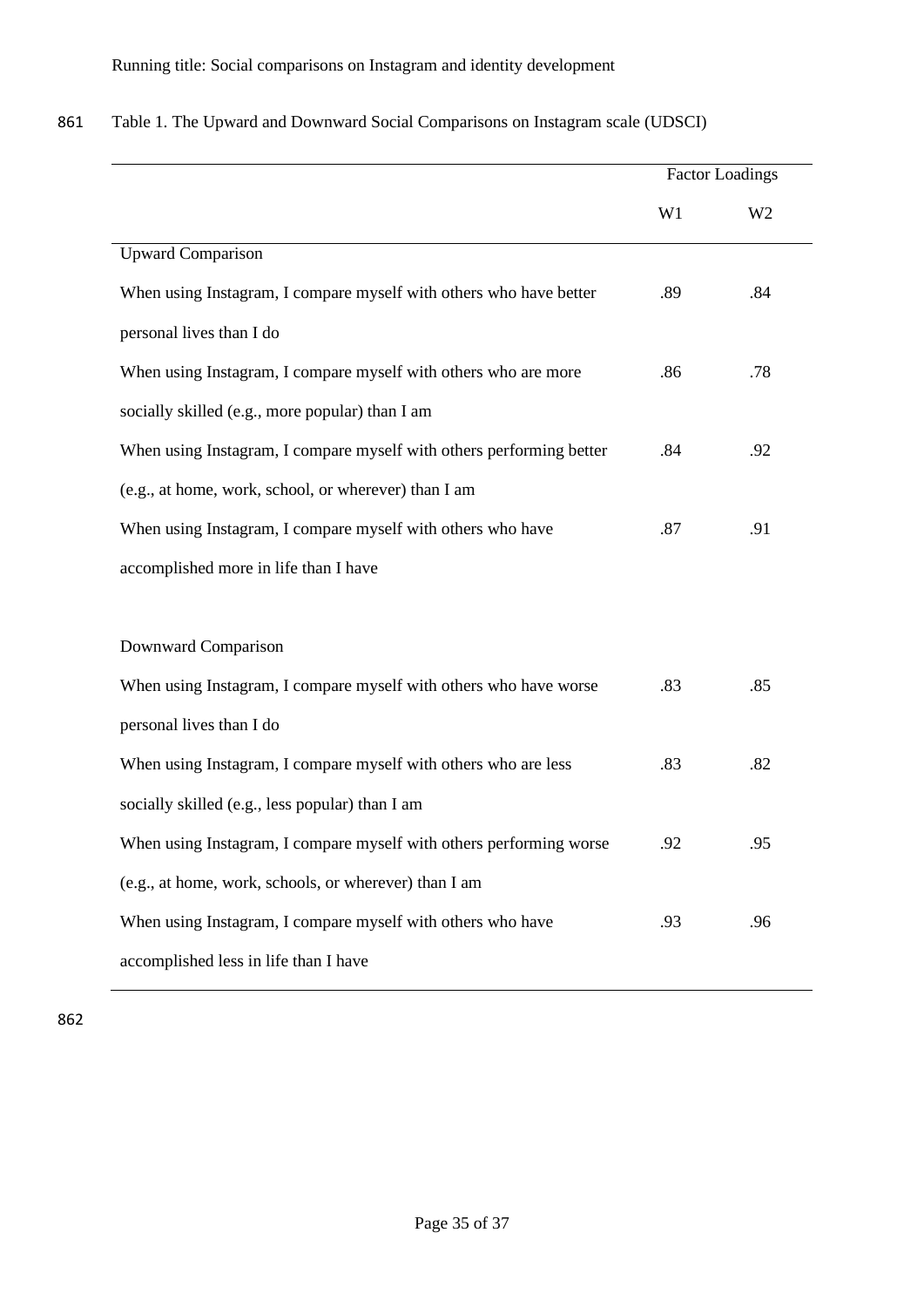|                        | M(SD)                    | $\mathbf{1}$   | 2        | 3        | $\overline{4}$ | 5            | 6            | $\tau$       | 8            | 9        | 10           | 11     | 12           | 13           |
|------------------------|--------------------------|----------------|----------|----------|----------------|--------------|--------------|--------------|--------------|----------|--------------|--------|--------------|--------------|
| 1. Upward SC W1        | 3.09(1.16)               | $\overline{1}$ |          |          |                |              |              |              |              |          |              |        |              |              |
| 2. Downward SC W1      | 1.96(1.01)               | .49***         |          |          |                |              |              |              |              |          |              |        |              |              |
| 3. Commitment W1       | 3.26(0.56)               | .10            | $.14*$   |          |                |              |              |              |              |          |              |        |              |              |
| 4. Exploration W1      | 3.41(0.60)               | $.15*$         | .06      | $.73***$ | -1             |              |              |              |              |          |              |        |              |              |
| 5. Reconsideration W1  | 2.00(0.61)               | $.22***$       | $.26***$ | $-.15*$  | $-.05$         | $\mathbf{1}$ |              |              |              |          |              |        |              |              |
| 6. Age W1              | 22.09(2.09)              | .02            | $-.002$  | .09      | $.14*$         | $-.01$       | $\mathbf{1}$ |              |              |          |              |        |              |              |
| 7. Upward SC W2        | 3.00(1.21)               | $.69***$       | $.41***$ | .03      | .07            | $.22**$      | $-.14$       | $\mathbf{1}$ |              |          |              |        |              |              |
| 8. Downward SC W2      | 1.86(0.95)               | $.21**$        | $.56***$ | .11      | .06            | $.20**$      | $-.01$       | $.34***$     | $\mathbf{1}$ |          |              |        |              |              |
| 9. Commitment W2       | 3.15(0.59)               | $-.06$         | .002     | $.68***$ | $.50***$       | $-.23**$     | .04          | $-.05$       | .10          | 1        |              |        |              |              |
| 10. Exploration W2     | 3.38(0.63)               | .08            | $-.01$   | $.58***$ | $.69***$       | $-.12$       | $-.004$      | .08          | .12          | $.68***$ | $\mathbf{1}$ |        |              |              |
| 11. Reconsideration W2 | 2.03(0.60)               | $.17*$         | $.23**$  | $-.20**$ | $-.14*$        | $.65***$     | $-.03$       | $.14*$       | $.21**$      | $-.23**$ | $-.15*$      |        |              |              |
| 12. Age W2             | 22.26(2.11)              | < .001         | $-.01$   | .10      | .13            | $-.03$       | .98***       | $-15*$       | $-.01$       | .04      | $-.002$      | $-.03$ | $\mathbf{1}$ |              |
| 13. Gender             | $\overline{\phantom{a}}$ | .13            | $-.09$   | .10      | .10            | $-.18**$     | $-.05$       | .12          | $-16*$       | .11      | .09          | $-.10$ | $-.03$       | $\mathbf{1}$ |

Table 2. Means, Standard Deviations, and Zero-Order Correlations for Focal Variables

*Note.* Based on  $N = 211$  participants and two-tailed significance tests.  $M =$  mean,  $SD =$  standard deviation,  $SC =$  social comparison. \**p* <.05, \*\**p* <.01, \*\*\**p*  $\leq$ .001. Gender was coded Male = 0, Female = 1.